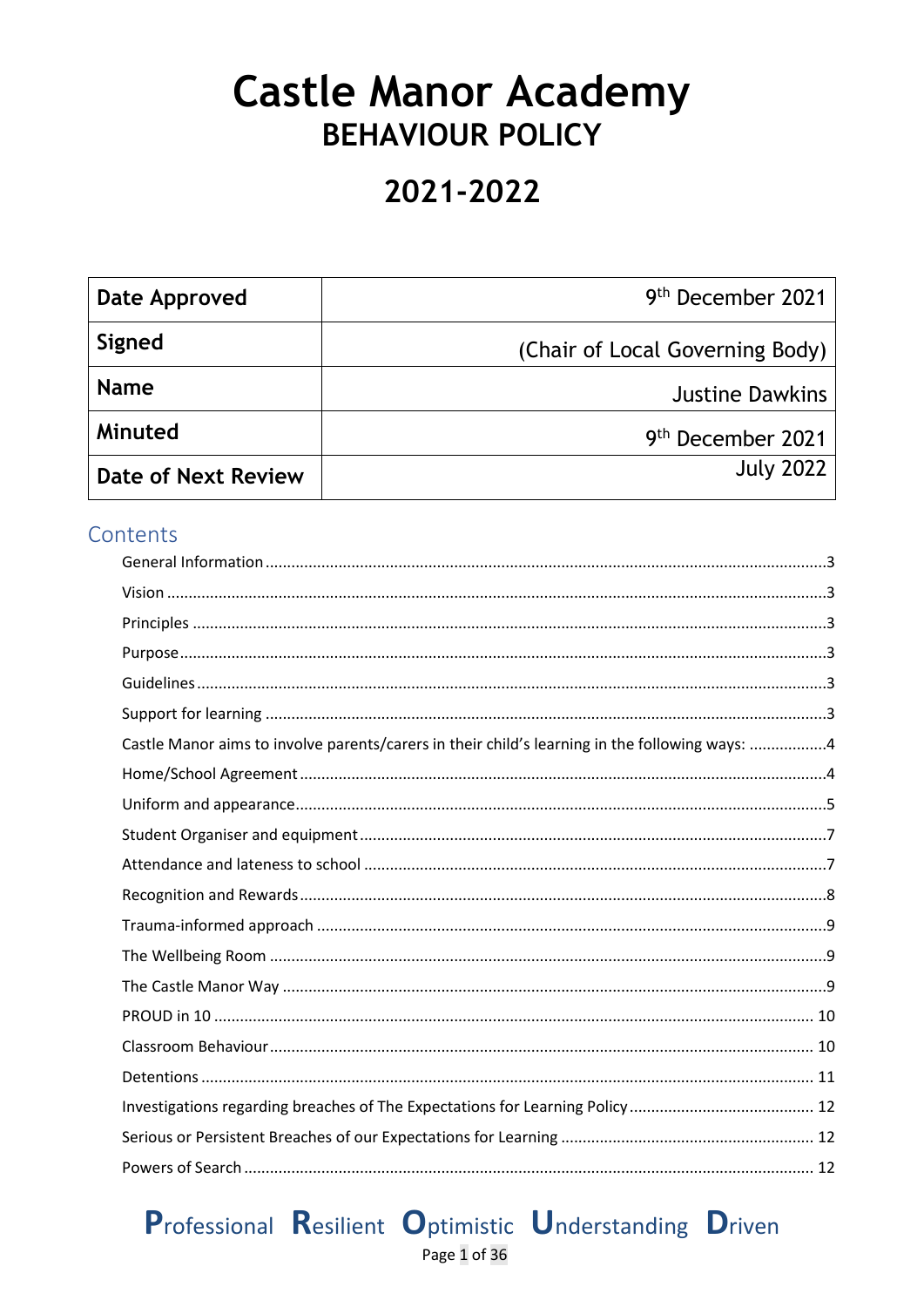| Exams (Read in conjunction with https://www.jcq.org.uk/exams-office/general-regulations/)  19 |  |
|-----------------------------------------------------------------------------------------------|--|
|                                                                                               |  |
|                                                                                               |  |
|                                                                                               |  |
|                                                                                               |  |
|                                                                                               |  |
|                                                                                               |  |
|                                                                                               |  |
|                                                                                               |  |
|                                                                                               |  |
|                                                                                               |  |
|                                                                                               |  |
|                                                                                               |  |
|                                                                                               |  |
|                                                                                               |  |
|                                                                                               |  |
|                                                                                               |  |

Professional Resilient Optimistic Understanding Driven Page 2 of 36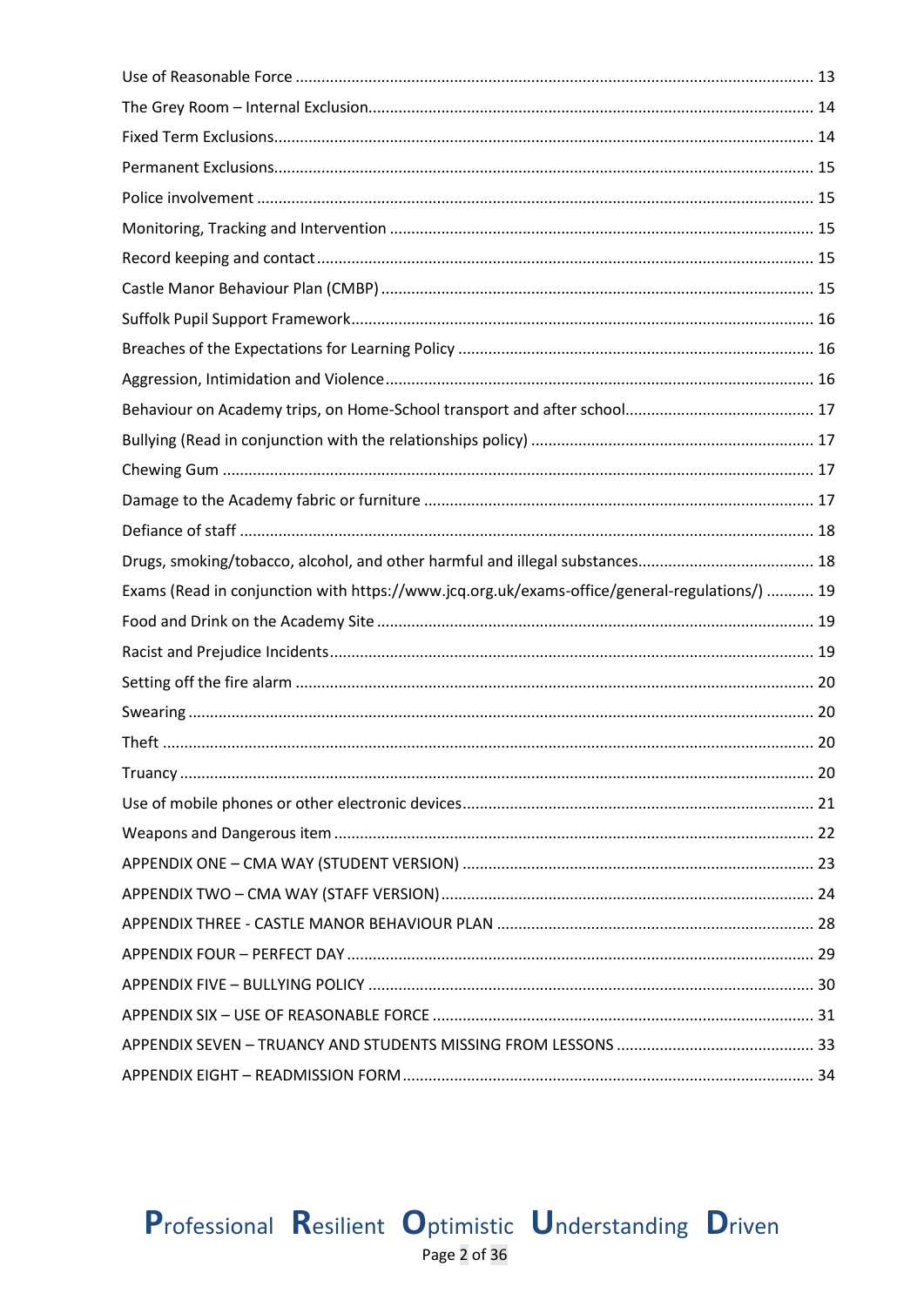## <span id="page-2-0"></span>**General Information**

## <span id="page-2-1"></span>**Vision**

We work hard, we are kind, we are PROUD.

## <span id="page-2-2"></span>**Principles**

We believe that all students and staff at Castle Manor Academy have the right to be treated with respect and courtesy. They also have the right to work and study in an effective well-ordered learning environment, where standards of behaviour and discipline are high.

## <span id="page-2-3"></span>**Purpose**

- To ensure an ethos of high expectations.
- To ensure all students are engaging with their learning and making progress.
- To ensure that students achieve their target grades and beyond.
- To provide students and staff with a secure, safe and well-ordered environment.
- To ensure that clear boundaries support learning and progression.
- To ensure clear dialogue with students about potential barriers to learning.
- To secure the involvement of parents/carers in students' learning and personal development.
- To promote the development of a range of personal qualities and interpersonal skills such as courtesy, respect and sensitivity to the needs of others.
- To promote equal opportunities and value individuals regardless of gender, race, faith or disability.

## <span id="page-2-4"></span>**Guidelines**

These guidelines reflect the current legislation and guidance for schools: Independent review of behaviour in Schools (March 2017), Behaviour & Discipline in Schools (February 2014), Exclusion from Maintained Schools, Academies and Pupil Referral Units in England (2012), The Education and Inspections Act 2006, Use of Reasonable Force (advice for schools July 2013), Searching, Screening and confiscation (advice for schools February 2014), Children & Families Act 2014 Part 3 (SEND & Disabilities), The Equality Act (2010) and the Education Acts of 2002 and 2011.

## <span id="page-2-5"></span>**Support for learning**

It is the responsibility of **all staff** to support students' learning and progress. Each student has an academic tutor (who is the first point of contact), a learning mentor and an achievement leader. If there are individual concerns about a student's learning in a specific subject, then the subject teacher and/or the curriculum team leader is the first point of contact. Students who are supported by an Education, Health and Care plan or who are otherwise on the SEND register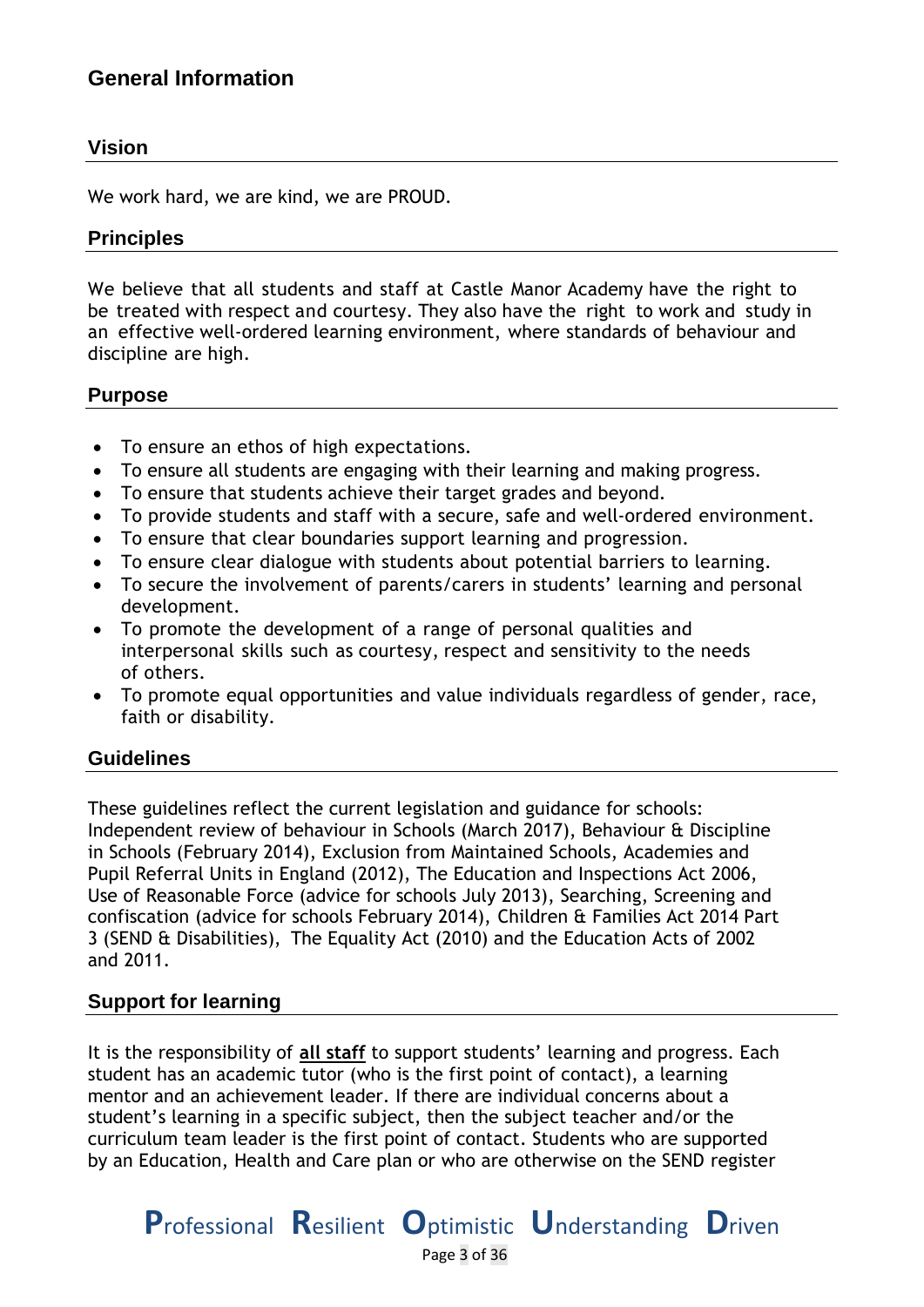or being monitored for SEND, will have specific student support depending on their individual needs from the Learning Support Team.

Where a student may be experiencing poor mental health beyond the scope of immediate school and family support then we will, Castle Manor Academy, ensure that appropriate screening or diagnosis takes place and that we work with external agencies as appropriate. Whilst working with external agencies and where a diagnosis is confirmed, reasonable adaptions will be considered.

Students are also supported with their social, emotional, mental health and behaviour needs by the Wellbeing team and Learning Mentor Team. If a student wishes to speak to a Wellbeing team member or a Learning Mentor, they may book an appointment via email or appointment slip, who will then arrange the appointment. Appointment letter boxes will be available at the main school office hatch, the PLC and the R&R. A student may **not** go to wellbeing or the R and R during lesson time unless directed to by a member of staff or, where their adjustments dictate this.

## <span id="page-3-0"></span>**Castle Manor aims to involve parents/carers in their child's learning in the following ways:**

- Through the Home & School Agreement which is set out in each students' Student Organiser and is signed by all parties.
- Regular contact with the student's academic tutor through each student's Student Organiser.
- Contact from teachers to discuss student progress.
- At yearly Parents' Evenings all Year groups will have one Parents' Evening per year. Year 11 will have 2.
- Through the Assessment and Reporting Cycle.
- Through the Rewards System *(detailed later).*
- By communicating classroom behaviour at C2 and C3 level through the Student Organiser and by text message on the day the incident occurs.
- Through Behaviour and Attendance Plans and parent meetings with the Achievement Leads and Behaviour Support Team.
- Individual contact with the Learning Support Team *(see SEND Policy).*
- Contact with subject teachers and Achievement Leaders when matters of not meeting expectations academically or behaviourally arise.
	- o All contact to be logged on CPOMS

## <span id="page-3-1"></span>**Home/School Agreement**

When students join the Academy, they are issued with a Student Organiser. It contains the Home/School Agreement which parents/carers must sign within 7 days of receipt. It contains information about our Expectations for Learning. These expectations are discussed and reinforced with the students during assemblies and tutor sessions and modelled during the day by staff and students.

**P**rofessional **R**esilient **O**ptimistic **U**nderstanding **D**riven Page 4 of 36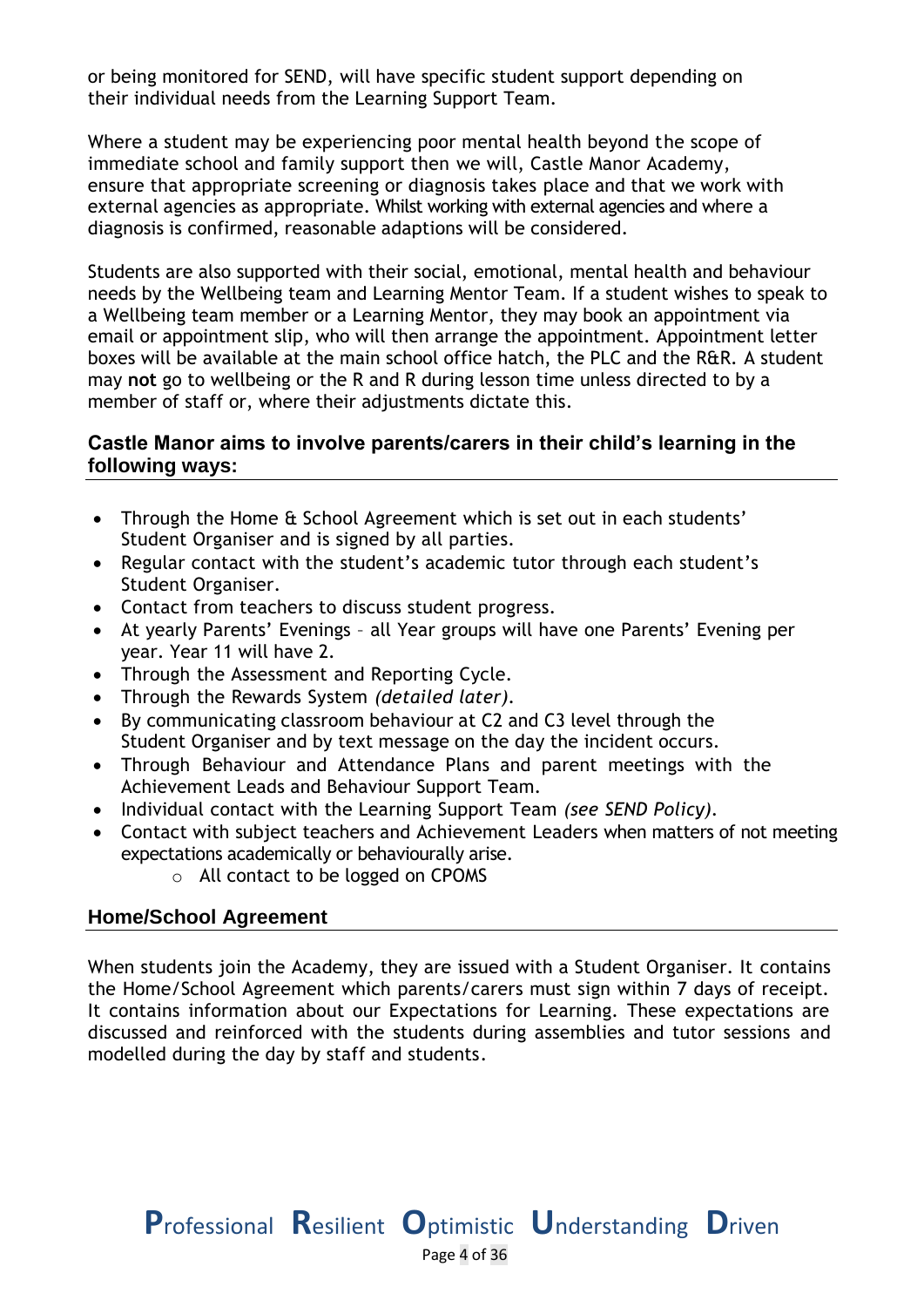## <span id="page-4-0"></span>**Uniform and appearance**

Uniform is checked each day in tutor time. Correct uniform is defined as:

| Uniform list                                                                                                                                                                                      |
|---------------------------------------------------------------------------------------------------------------------------------------------------------------------------------------------------|
| Black blazer with the Academy badge                                                                                                                                                               |
| Plain white shirt                                                                                                                                                                                 |
| Plain black tailored skirt (knee length, not jersey/lycra) Or plain black<br>tailored trousers (no jeans)                                                                                         |
| • Academy tie                                                                                                                                                                                     |
| Black tights or black socks                                                                                                                                                                       |
| • Plain black shoes that can be polished (no trainers, boots, sling backs, mules                                                                                                                  |
| or pumps)                                                                                                                                                                                         |
| • Waterproof coat/jacket                                                                                                                                                                          |
| House badge                                                                                                                                                                                       |
| Adjustments for very hot weather                                                                                                                                                                  |
| No blazers will be required from after May half term until the end of the<br>summer term                                                                                                          |
| In circumstances of extreme heat, the school will send out information<br>regarding changes to uniform which may include the removal of ties or the<br>introduction of wearing PE kit for school. |
|                                                                                                                                                                                                   |

If a student is required to make a uniform adjustment due to SEND or medical needs these will need to be agreed by the member of CLT responsible with parents and reviewed regularly. Details of any adjustments must be recorded on the adjustment list on the behaviour record sheet, CPOMS and the student organiser.

If a student arrives at school with the incorrect uniform or infringing the uniform policy, they are given an Amber Warning and a red dot in their Student Organiser. They will need to report to break time detention in either of the designated locations (Drama studio or main hall) before 10.45am. If they fail to attend, they are placed in a 30-minute detention on the same day.

If a student regularly infringes our uniform policy, then further sanctions will apply (For example, 3 amber warnings, for equipment or uniform, in a week will result in a 30 minute detention on a Friday evening after school).

If there is an unforeseen uniform issue (for example, broken shoes) then the parent must have communicated with the school and a reasonable timeframe will be set by the school; a note must be placed in the student organiser by the AL. If the parent does not communicate with the school, then the student will follow the amber warning process, the student will be required to attend detentions.

**P**rofessional **R**esilient **O**ptimistic **U**nderstanding **D**riven Page 5 of 36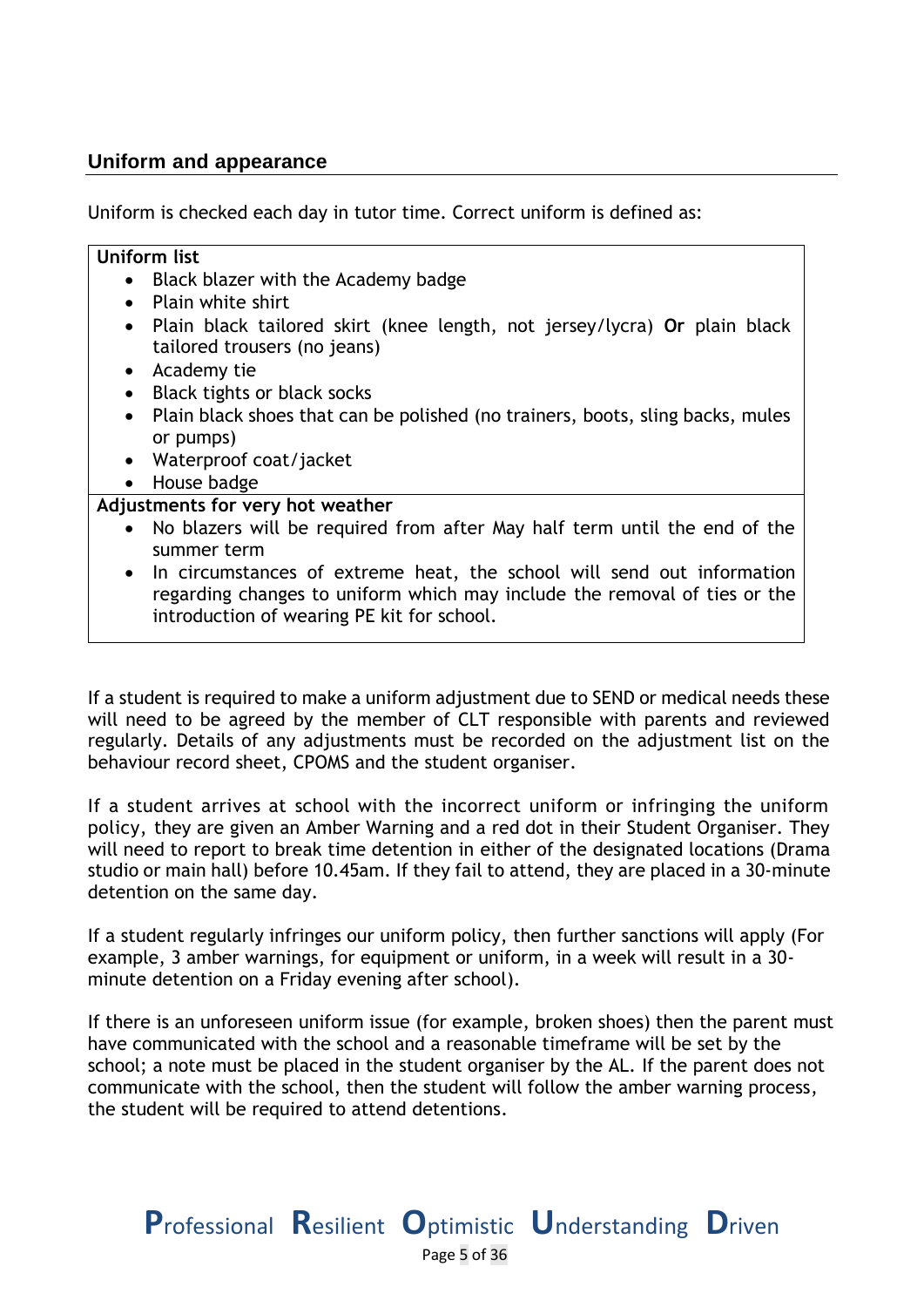Where possible the school will lend uniform on a short-term basis. In some circumstances where the uniform infringement is extreme the student may need to remain in the Grey Room completing work for the whole day.

Students are not permitted to wear hoodies or non-school issue jumpers on the Academy site. If a student is found wearing these items they will be asked to remove and place in their school bag. If a repeat offence occurs then the garment will be confiscated, taken to the main office (where it will be stored in a locked container) and returned **only** to a parent or carer. Refusal to remove and hand over a hoodie or non-school issue jumper is classified as defiance and a serious breach of our Expectations for Learning.

Students are not permitted to wear jewellery to school apart from a maximum of one stud in either or each ear and one small ring. If a student has a nose piercing, it must have only a clear or flesh-coloured retainer, no stud. No other visible body piercing, such as a tongue piercing, is allowed. Students who contravene these rules are asked to remove the items and the item(s) are confiscated. On a first offence the jewellery will be confiscated, taken to the main office (where it will be stored in a locked container) and returned at the end of the day. If a repeat offence occurs then the jewellery will be confiscated, taken to the main office (where it will be stored in a locked container) and returned **only** to a parent or carer. Refusal to remove and hand over a piercing is considered a serious breach of our Expectations for Learning.

Hairstyles must not be extreme, e.g., with bright unnatural hair colours (pink or green for instance), with more than one colour, or shaved into patterns (including lines). Hair must not be shorter than a number 2 cut and must be kept clean. Should a student come to school with an extreme hairstyle, a member of the core leadership team will work with the parents and student to come to a decision about a reasonable timescale for alteration, normally less than one week. Should the student not be willing to cooperate with this timescale, they will not be allowed to attend lessons. For example, if a child has patterns shaved into their hair, they should seek to even out the hairstyle each day until the pattern has gone.

Students should not attend school wearing excessive makeup or coloured nail varnish. This also includes no nail extensions, acrylic, gel, long and/or pointed nails. If it is possible, they will be asked to remove it there and then, which they will be expected to do. If it is not possible, then the parent must have communicated with the school and a reasonable timeframe will be set by the school; a note must be placed in the student organiser by the AL. If the parent does not communicate with the school, then the student will follow the amber warning process, the student will be required to attend detentions.

Students should not have eyelash extensions or false lashes of any kind and no patterns should be cut into their eyebrows.

PE Kit detention information

## **P**rofessional **R**esilient **O**ptimistic **U**nderstanding **D**riven **PE Kit** • **Essential**: o Castle Manor white polo shirt o Castle Manor navy blue shorts o Navy blue outdoor socks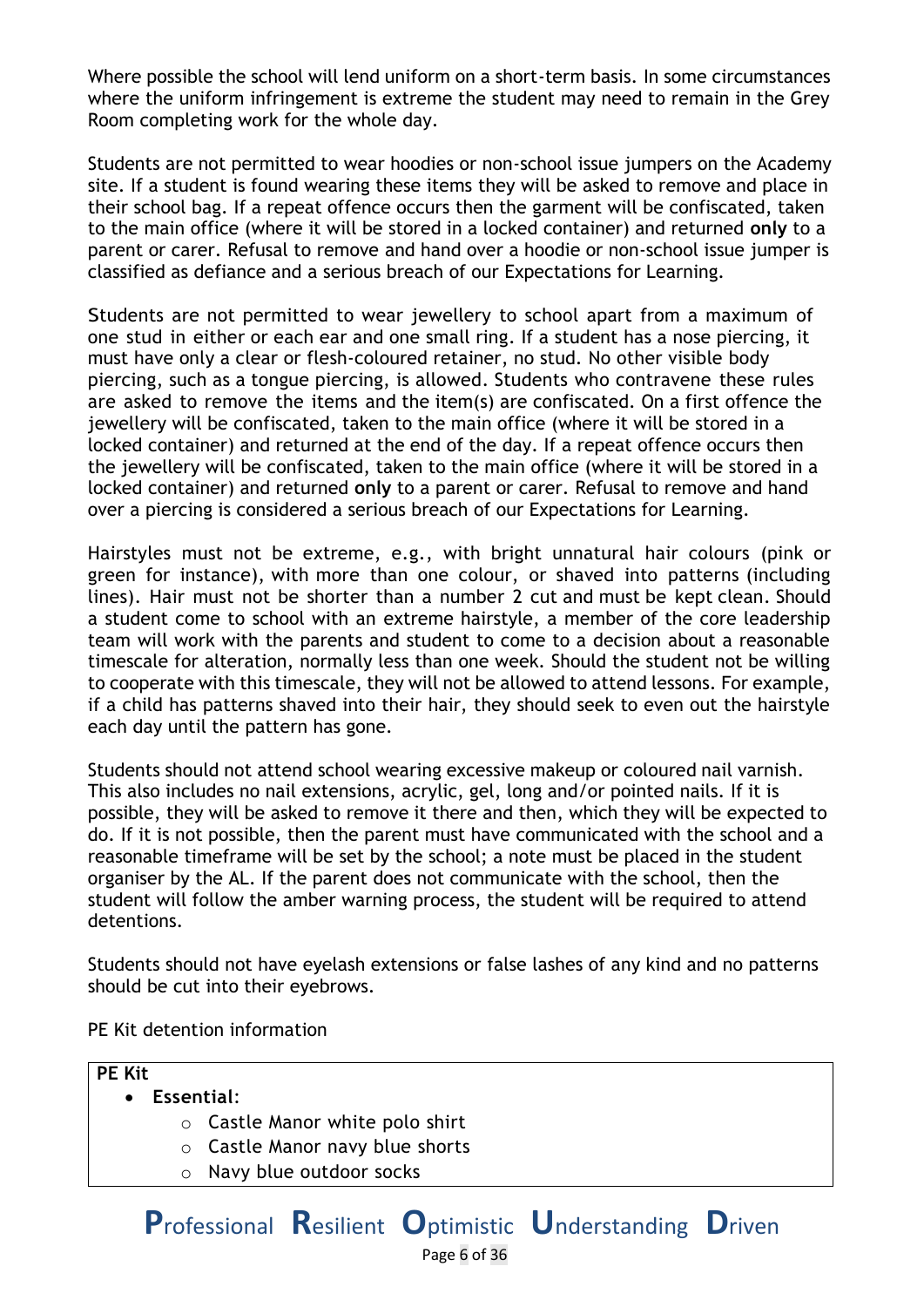- o Trainers
- o Castle Manor tracksuit top or Fleece
- o Castle Manor tracksuit trousers
- o Castle Manor sports leggings
- **Optional**:
	- o White socks [indoor]
	- o Football boots; Shin pads; gum shield (when appropriate)

## <span id="page-6-0"></span>**Student Organiser and equipment**

It is essential that all students come to school fully equipped and prepared for learning. This means that each student, every day, needs bring the following equipment:

| <b>Essential</b>                             | Recommended                                  |
|----------------------------------------------|----------------------------------------------|
| School Bag<br>$\bullet$                      | • Pencil Sharpener                           |
| Student Organiser                            | Maths kit (protractor, compass)<br>$\bullet$ |
| A minimum of 2 pens (blue or                 | Reading Book (Years 10-11)<br>٠              |
| black)                                       | <b>Coloured Pens</b><br>$\bullet$            |
| Another coloured pen for fixing<br>$\bullet$ | <b>Colouring Pencils</b><br>$\bullet$        |
| Pencil                                       |                                              |
| Highlighters                                 |                                              |
| Ruler                                        |                                              |
| Rubber                                       |                                              |
| <b>Glue Stick</b>                            |                                              |
| <b>Pencil Case</b>                           |                                              |
| Scientific Calculator                        |                                              |
| (recommended model Casio FX-                 |                                              |
| 83GT)                                        |                                              |
| Reading Book (Years 7-9)                     |                                              |

These items are checked every day in registration. If a student is missing an item or an item is not working, they are given an Amber Warning and a red dot in their Student Organiser. They will need to report to break time detention in either of the designated locations (Drama studio or main hall) before 10.45am. If they fail to attend, they are placed in a 30-minute detention on the same day.

If a student is consistently ill-equipped further sanctions will apply (For example, 3 amber warnings, for equipment or uniform, in a week will result in a 30-minute detention on a Friday evening after school).

## <span id="page-6-1"></span>**Attendance and lateness to school**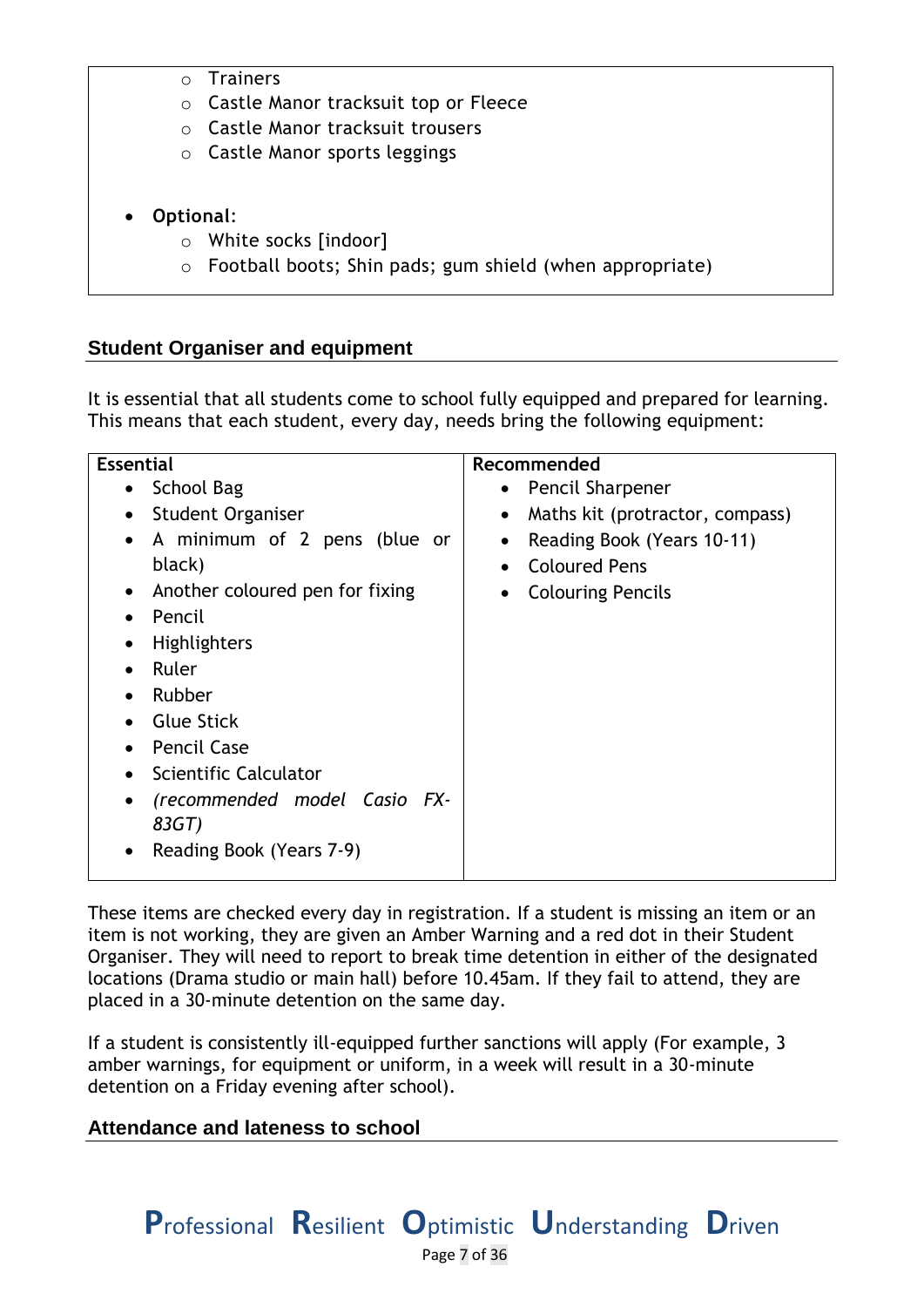All students are expected and required to attend school punctually every day. It is the responsibility of the Academy and parents/carers working together to ensure that students attend school regularly (95% is considered a minimum for regular attendance). Guidance on attendance and procedures for dealing with attendance problems is given in our Attendance Policy.

Students who are late to school (after 8.45am) are given a red dot in their Student Organiser and are expected to attend a break time detention that day in either of the designated locations (Drama studio or main hall) If they fail to attend, they are placed in a 30-minute detention on the same day.

If a student is consistently late further sanctions will apply (For example, 3 late marks in a week will result in a 30-minute detention on a Friday evening after school).

Students who are late to lessons, where there is no reasonable explanation or note from a member of staff will be issued with a consequence 1. Their lateness will also be recorded on SIMS by their teacher with the amount of time they are late. Students who are frequently late to lessons will face further sanctions.

## <span id="page-7-0"></span>**Recognition and Rewards**

At Castle Manor Academy we encourage students to be both Motivated and Aspirational whilst living and demonstrating the values of the school. Rewarding students is important to us and all members of the Academy. We encourage positive, motivated and aspirational behaviour always, and we recognise and reward students daily that are living the CMA Way.

It is important that recognition and rewards should always outnumber sanctions and that recognition for good work or behaviour should be given as often as possible. Recognition should always be given in equal measure to all students, and we fully support the idea of 'intrinsic motivation' where students should be encouraged to succeed 'for their own sake' rather than necessarily for any tangible reward.

'PROUD Points' are awarded through Go4Schools and can be awarded for the following:

- $\checkmark$  Excellent attendance and punctuality
- $\checkmark$  Having a consistently good attitude to learning
- $\checkmark$  Excellent class work and homework
- $\checkmark$  Positive contribution in lessons
- $\checkmark$  Being a positive role model to other students
- $\checkmark$  Making progress in assessments and examinations
- $\checkmark$  Contributing to the Academy community through extra-curricular activities
- ✓ Demonstrating our PROUD Values

Students will be recognised and rewarded through various means, including but not limited to:

- Recognition Assemblies
- PROUD Points
- Phone calls home
- Emails to parents
- Letters to Parents
- Postcards
- **Certificates**
- Recognition Badges Subject Ambassadors / House badges / Student parliament / House captains / Sports captains

**P**rofessional **R**esilient **O**ptimistic **U**nderstanding **D**riven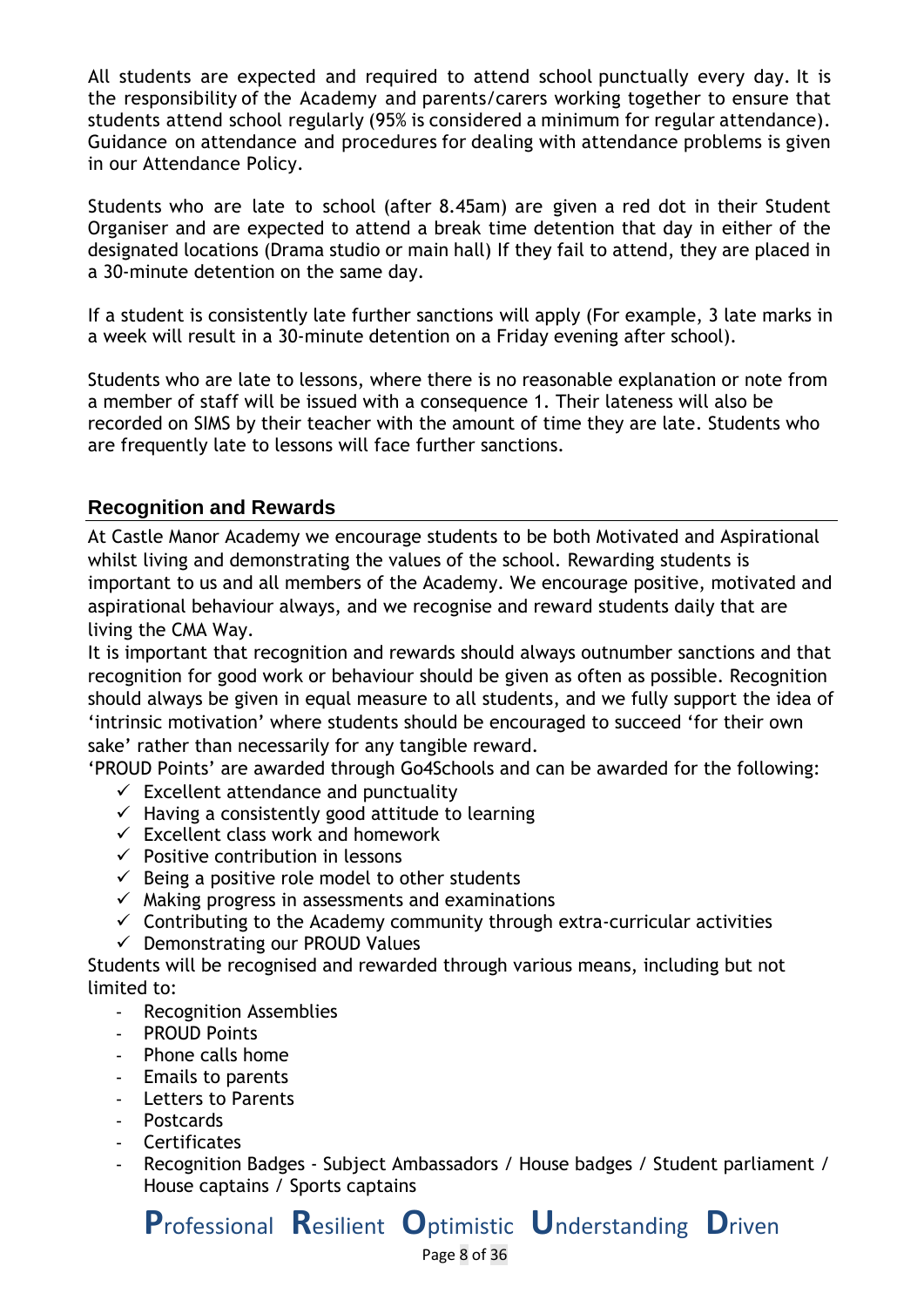- Work Hard / Be Kind award
- Headteacher commendations
- End of year prize giving

## PROUD Award

Each academic year students will have the opportunity to achieve the PROUD Award. The PROUD Award is our highest recognition and therefore will be advertised throughout our community as such.

Each half term will focus on one element of PROUD. Students will be offered six tasks of which they will have to complete three. Students will put together evidence of their completion and will show their tutor for the recognition. Their tutor will then pass the information to their Achievement Leader where they will present them with their badge for that element in the recognition assembly that half term.

Students who achieve all of the elements of PROUD will be invited to the PROUD awards celebration event at the end of the academic year where they will be rewarded for their hard work and excellence throughout the school year.

## <span id="page-8-0"></span>**Trauma-informed approach**

At Castle Manor Academy we aim to place relationships at the heart of the work that we do with children and young people. We encourage nurture, warmth, and empathy when we are working with groups and individuals. Our policies and values promote a sense of belonging and, while we have clear expectations and boundaries, we consider individual circumstances when making disciplinary decisions. We recognise that behaviour is one way of communicating a need and aim to identify and meet each child's needs as far as we can. We place restorative conversations at the heart of our work with young people each day. This policy should be read in conjunction with the relationships policy.

## <span id="page-8-1"></span>**The Wellbeing Room**

Where a student has wellbeing needs which require more bespoke support than learning mentors can provide, they will be referred to the Assistant Headteacher responsible who will work with students and parents on a wellbeing plan and further referral. This may include the use of the wellbeing room, which is a quiet area where mental health support can be provided.

When a student is referred to the Wellbeing Room a bespoke plan is designed which reflects the student's needs. This plan is then communicated to all staff.

## <span id="page-8-2"></span>**The Castle Manor Way**

The Castle Manor Way is a document that supports the expectations for learning policy. It contains clear details of what to do and how to act in our Academy. It enables us to work hard, be kind and be PROUD. It ensures we have clear guidelines and routines that aid consistency in our academy and helps to raise expectations of students and staff alike. Students receive regular reminders of the CMA way during tutor time and are expected to be able to answer questions when quizzed about different elements. Staff are expected to give recognition when students are seen displaying the CMA way (see appendix 1 and 2).

**P**rofessional **R**esilient **O**ptimistic **U**nderstanding **D**riven Page 9 of 36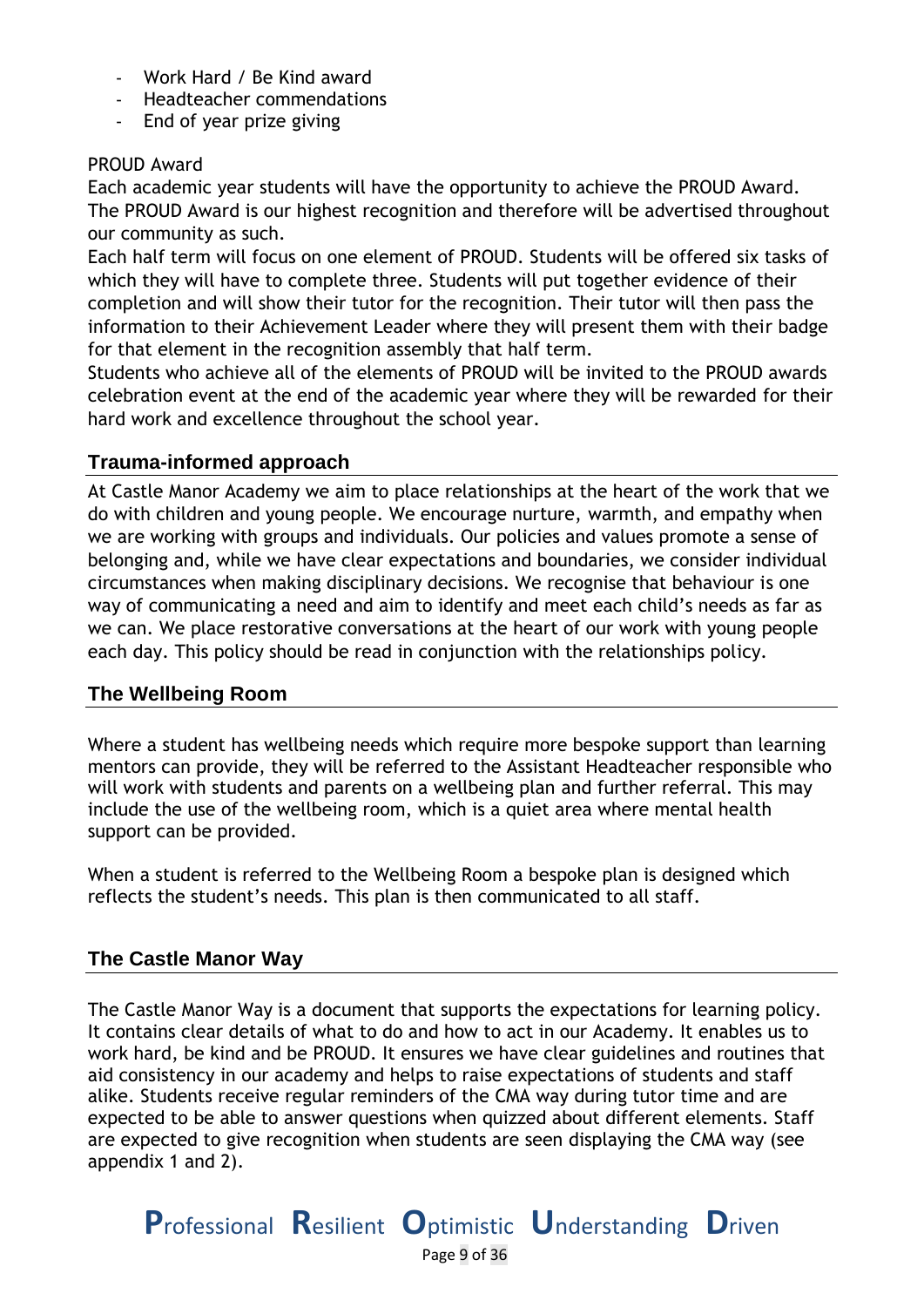## <span id="page-9-0"></span>**PROUD in 10**

To support students in understanding our classroom and Academy expectations we promote and work by our PROUD in 10 which encapsulates our expectations and values. These are shown below:

- 1. Be here every day, on time
- 2. Come fully equipped
- 3. Wear uniform professionally
- 4. Enter the room and complete the lesson as the teacher expects
- 5. Sit in assigned seats
- 6. Apply best effort to every task
- 7. Stand behind your chair silently before being dismissed
- 8. Speak in full sentences using standard English
- 9. Be respectful and polite in every aspect of Academy life
- 10.Keep your hands, feet, and objects to yourself

## <span id="page-9-1"></span>**Classroom Behaviour**

Disruption to learning and a failure to complete sufficient work to the required standard is not tolerated at Castle Manor Academy. Our consequence system allows the teacher to deal rapidly with low level disruption and to ensure each student is making the most of lessons. All consequences are clearly narrated to students so that they are aware of any breach of the CMA Way. All boards/notes of consequences must be removed at the end of the lesson, and any reasonable adjustments for key students to be considered.

**Consequence** 1 – verbal warning as to why the consequence was given and written on the board

**Consequence 2** – The "On Call" member of staff is called to speak to the student outside of the classroom to remind them of our expectations. A note is made in their Student Organiser, a text is sent home and the student is placed in the afterschool detention that day for 30 minutes. If a student receives 2 x C2s in one day they are placed in the afterschool detention for 1 hour. If a student walks out of the lesson after receiving a C2 then the consequence will be escalated to a C3. If there is a support plan in place, then the escalation will be considered by the ON Call member of staff and will either be upheld or adjusted. The class teacher will record this and the reasons on Go4Schools; the On-call member of staff will inform the student and add a note in the student organiser.

**Consequence 3** – The student is removed from the classroom by the "On Call" member of staff and is taken to the R&R due to Covid restrictions. A note is made in the Student Organiser, a text will be sent home and the student is placed in the afterschool detention that day for 1 hour. The class teacher will make a call home to the student's parent to report the incident and a discussion between the curriculum leader and class teacher will occur to see if any further decisions need to be made. All to be recorded on CPOMS as parental contact.

**Immediate 30-minute and 60-minute detentions (LT30/LT60)** – If it is deemed necessary, Achievement Leaders and Core Leadership Team members will issue an

**P**rofessional **R**esilient **O**ptimistic **U**nderstanding **D**riven Page 10 of 36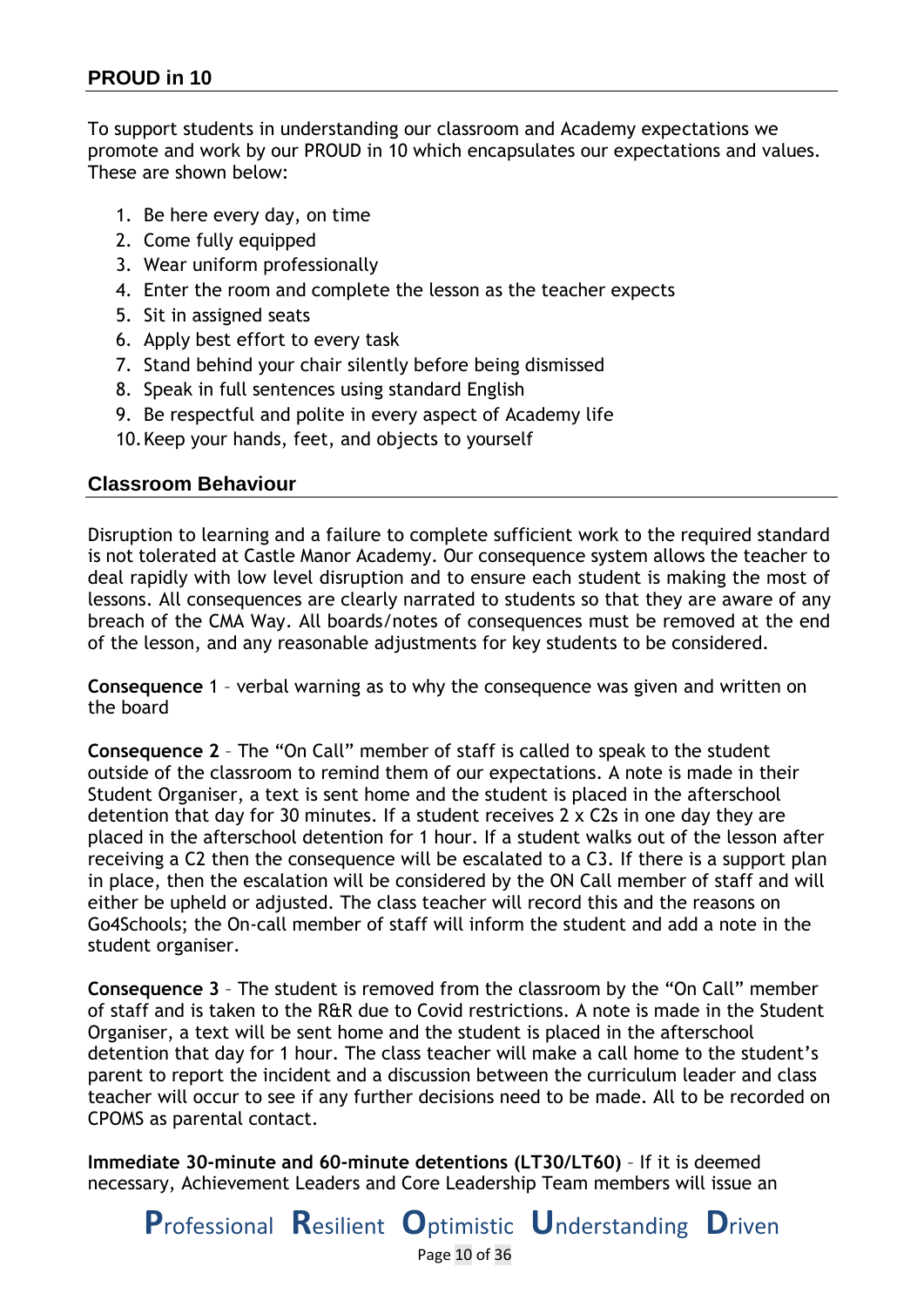immediate 30-minute or 60-minute detention. This can be applied at any time of the day and in any arena.

**Accumulation of Consequences** - If a student accrues more than 60 minutes of consequences in one day, then they are to be placed in the grey room for the remainder of the day and then complete a 60-minute detention that evening.

**Removal and Internal/External Exclusion** – If a possible serious breach or persistent breaches of our expectations occur, the student is removed from the classroom to the Reflect and Resolve room where the incident is investigated and may result in internal or external exclusion. Contact is made with home as soon as possible by either the On Call member of staff or the LM supporting, and for external exclusions a readmission meeting will be held with a member of the leadership team prior to a return to lessons.

**Consequence recording in student organiser -** All C2, C3s and LT 30/60 to be recorded in the Student Organiser. Please see below for how to record:

| Date  | Consequence   Subject |       | Teacher    | l Reason                             |
|-------|-----------------------|-------|------------|--------------------------------------|
| 25/11 |                       | Maths | <b>THU</b> | C1 - Talking<br>C2 - Not enough work |

## <span id="page-10-0"></span>**Detentions**

## **Afterschool**

Afterschool detentions take place in Canteen 2 beginning at 3.10pm. Students are to wait in an orderly fashion outside the detention room. They are to enter in silence when instructed and everyone will serve the exact time of their detention. For the first 30 minutes of the detention students will complete the designated task in silence and where no care is taken over presentation students will have to repeat the task which could result in additional time being added to the detention. If a student disturbs the detention in any way additional time will be added. If a student is in detention for more than 30 minutes, they can then complete home learning tasks, Knowledge Organiser revision and/or silent reading.

If a student fails to attend their detention the following process takes place:

- 1) Failure to attend a 30-minute detention; students are placed into detention the next day for an additional 30 minutes (maximum total of 60 minutes)
- 2) Failure to attend a 60-minute detention; a phone call home comes from the behaviour team; the student is placed into the Grey Room the next day and the 60-minute detention takes place at the end of the day.

## **Breaktime**

Breaktime detentions occur in the following areas:

- Drama studio
- Main hall

Students are expected to attend the closest venue following their period 2 lesson

**P**rofessional **R**esilient **O**ptimistic **U**nderstanding **D**riven Page 11 of 36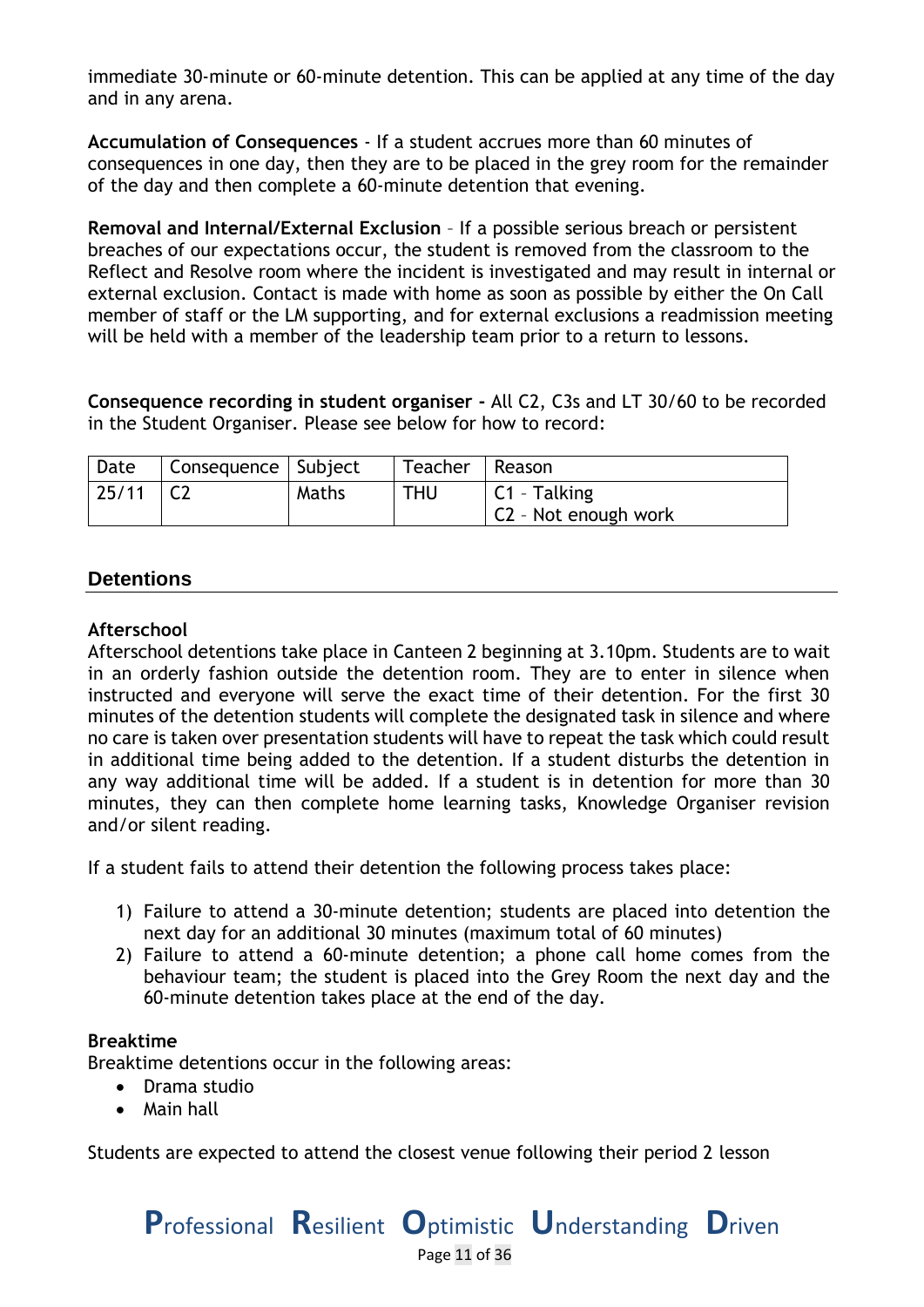Students are to wait in an orderly fashion outside the detention room. They are to enter in silence when instructed and everyone will write out their lines silence. If a student fails to do this or fails to attend the detention, they will be issued with an afterschool detention on the same day.

## <span id="page-11-0"></span>**Investigations regarding breaches of The Expectations for Learning Policy**

At any point, a breach of the Expectations for Learning occurs a thorough investigation will take place. Investigations will be conducted by the Learning Mentor Team based in the Reflect & Resolve room under the guidance of the Leadership Team Member "On Call." **All** those involved in the incident are asked to write a statement using the Castle Manor Academy forms. Statements will also be gathered from witnesses where appropriate.

All statements and evidence regarding breaches of the Expectations for Learning Policy are collated by a member of the Learning Mentor Team, with recommended actions and background information, by the end of the day. If the incident occurs at the end of the school day a call by a LM will be made as a courtesy to parents to inform that an incident has happened and that it is being investigated. Documentation is then passed to a member of the Core Leadership Team for a decision to be made on the students' sanction. If the decision is made to exclude a student, internally or externally, this exclusion will begin immediately. Parents will be notified of exclusion as soon as possible by the member of staff who took the decision.

## <span id="page-11-1"></span>**Serious or Persistent Breaches of our Expectations for Learning**

Where a student behaves in a way which is a serious breach of our Expectations for Learning, the incident will be thoroughly investigated according to this policy and internal exclusion will used. Second/ subsequent offences will result in longer periods of exclusion.

Where a student's conduct does not fit into any of the areas stated previously but disturbs the learning environment, puts student or staff at risk or affects the Castle Manor community in any detrimental way exclusion will be considered. Depending on the severity of the incident students could face external or even permanent exclusion.

## <span id="page-11-2"></span>**Powers of Search**

Power to search without consent for "prohibited items" is permitted under the law in line with Section 550ZB(5) of the Education Act 1996. This list includes (list not exhaustive):

- a. knives and weapons
- b. alcohol
- c. illegal drugs
- d. stolen items
- e. tobacco and cigarette papers

Page 12 of 36

**P**rofessional **R**esilient **O**ptimistic **U**nderstanding **D**riven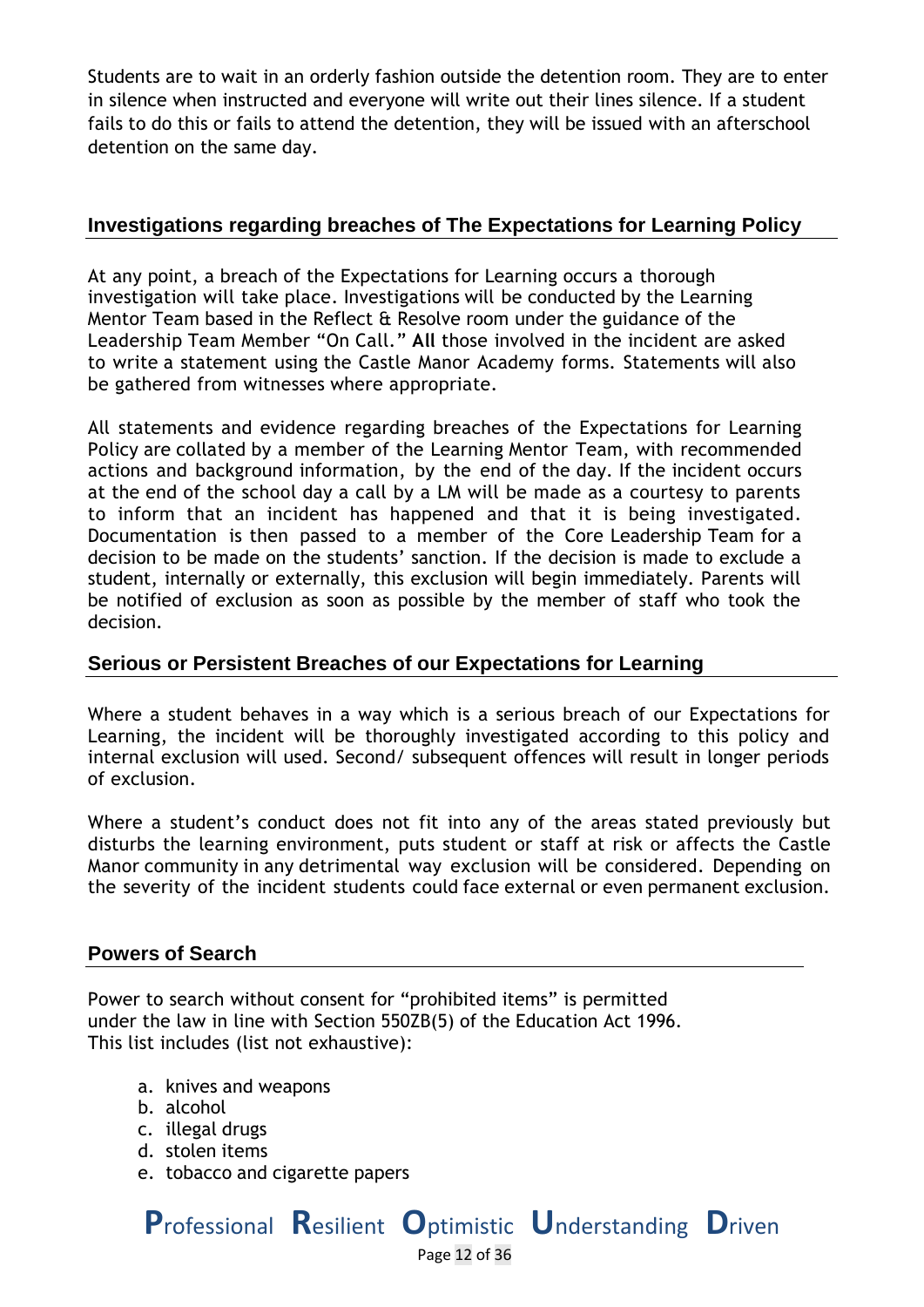- f. e-cigarettes and vaporisers
- g. fireworks
- h. Inappropriate images
- i. mobile phones
- j. any article that has been or is likely to be used to commit an offence, cause personal injury or damage to property

Searches are always carried out by a member of the leadership team of the same sex and witnessed by a second member of staff of the same sex wherever possible when there are reasonable grounds to suspect that a student is in possession of a prohibited item. The only exception to this is if the member of staff concerned believes that there is serious and immediate risk of harm being caused if the search is not carried out immediately. All searches should be detailed and recorded on CPOMS.

## <span id="page-12-0"></span>**Use of Reasonable Force**

Reasonable force may be used when:

- Reasonable force can be used to prevent students from hurting themselves or others, from damaging property, or from causing disorder.
- In a school, force is used for two main purposes to control students or to restrain them.
- The decision on whether or not to physically intervene is down to the professional judgement of the staff member concerned and should always depend on the individual circumstances.

The use of reasonable force must:

- Always be used as a last resort
- Be applied using the minimum amount of force for the minimum amount of time possible
- Be used in a way that maintains the safety and dignity of all concerned
- Never be used as a form of punishment

The following list is not exhaustive but provides some examples of situations where reasonable force can be used.

- remove disruptive children from the classroom where they have refused to follow an instruction to do so.
- Prevent a pupil behaving in a way that disrupts a school event or a school trip or visit.
- Prevent a pupil leaving the classroom where allowing the pupil to leave would risk their safety or lead to behaviour that disrupts the behaviour of others.
- Prevent a pupil from attacking a member of staff or another pupil, or to stop / break up a fight.
- Restrain a pupil at risk of harming themselves through physical outbursts.

When reasonable force has had to be used a log is taken with statements from those involved and parents/carer are informed; all information is then recorded on CPOMS.

There are circumstances where it is appropriate for staff in schools to use reasonable force to safeguard children and young people. The term 'reasonable force' covers the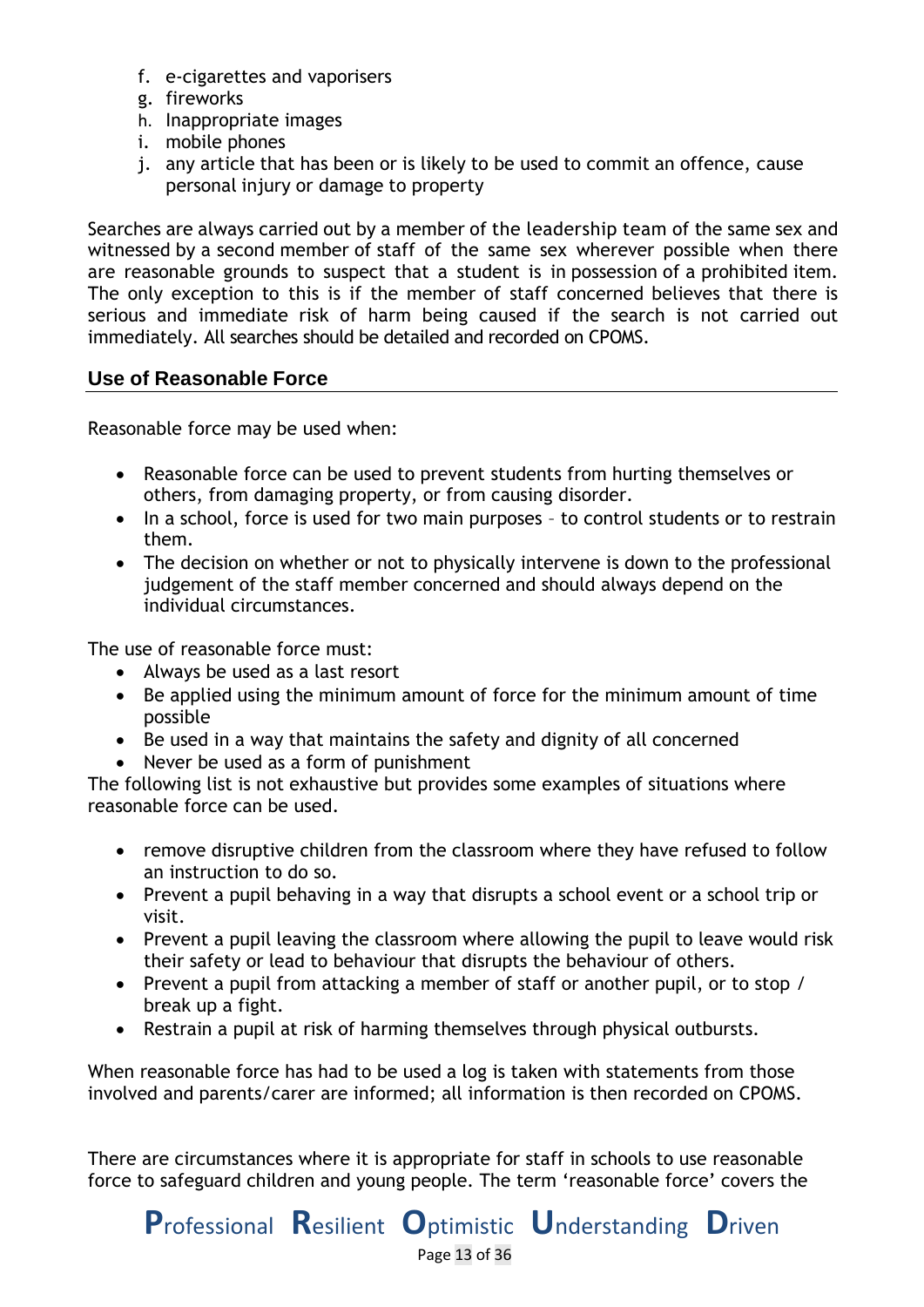broad range of actions used by staff that involve a degree of physical contact to control or restrain children. This can range from guiding a student to safety by the arm, to more extreme circumstances such as breaking up a fight or where a young person needs to be restrained to prevent violence or injury. 'Reasonable' in these circumstances means 'using no more force than is needed.' The use of force may involve either passive physical contact, such as standing between students or blocking a pupil's path, or active physical contact such as leading a student by the arm out of the classroom

## <span id="page-13-0"></span>**The Grey Room – Internal Exclusion**

The Grey Room hours are 8.45am until 3.10pm. The Grey Room is a resource base which is used to internally exclude students who have seriously breached the Expectations for Learning. The Grey Room is staffed by the Learning Mentor Team. In the Grey Room students are allocated a seat and are expected work in silence. Students are expected to complete numeracy and literacy work alongside completing work based on their knowledge organisers. Students are also expected to complete any work sent down by their subject teachers. Whilst in the Grey room students are expected to have a 'Perfect Day,' failure to do so results in the student spending extra sessions. Students internally excluded in The Grey Room are supported by the Learning Mentor Team, the Learning support team and, if appropriate, outside agencies to re-integrate them back into lessons.

The Learning Mentor Team will secure the involvement of parents/carers through the strategies outlined previously. During an internal exclusion parents/carer are notified by telephone and by an Internal Exclusion letter.

Whilst in The Grey Room, all students are expected to follow the Grey Room Expectations (Appendix Four). If a student's behaviour is deemed unacceptable whilst excluded in the Grey Room, students will remain in the Grey Room on subsequent days until a 'perfect day' can be demonstrated. Where behaviour is persistently disruptive, an external exclusion or, in extreme cases, a permanent exclusion will follow.

The Grey Room is also used to accommodate students who have been externally excluded for more than five days. Students are expected to arrive at the room, usually with a parent/carer, from the 6<sup>th</sup> day of exclusion. This facility is shared with partner schools following the agreement of the relevant Governing Bodies.

In cases where partner schools seek to use the Grey Room facility for students, the mutual decision is made by the core leadership team at both Castle Manor Academy and the partner school. This decision will involve a consideration of risk management given the needs of students who may already be placed in the facility and for what reason.

In the case of students from partner schools, the home school is contacted, advised of the situation, and asked to ensure that the student's parents/carers are informed, and that the student is collected immediately pending further action according to their Behaviour Policy.

## <span id="page-13-1"></span>**Fixed Term Exclusions**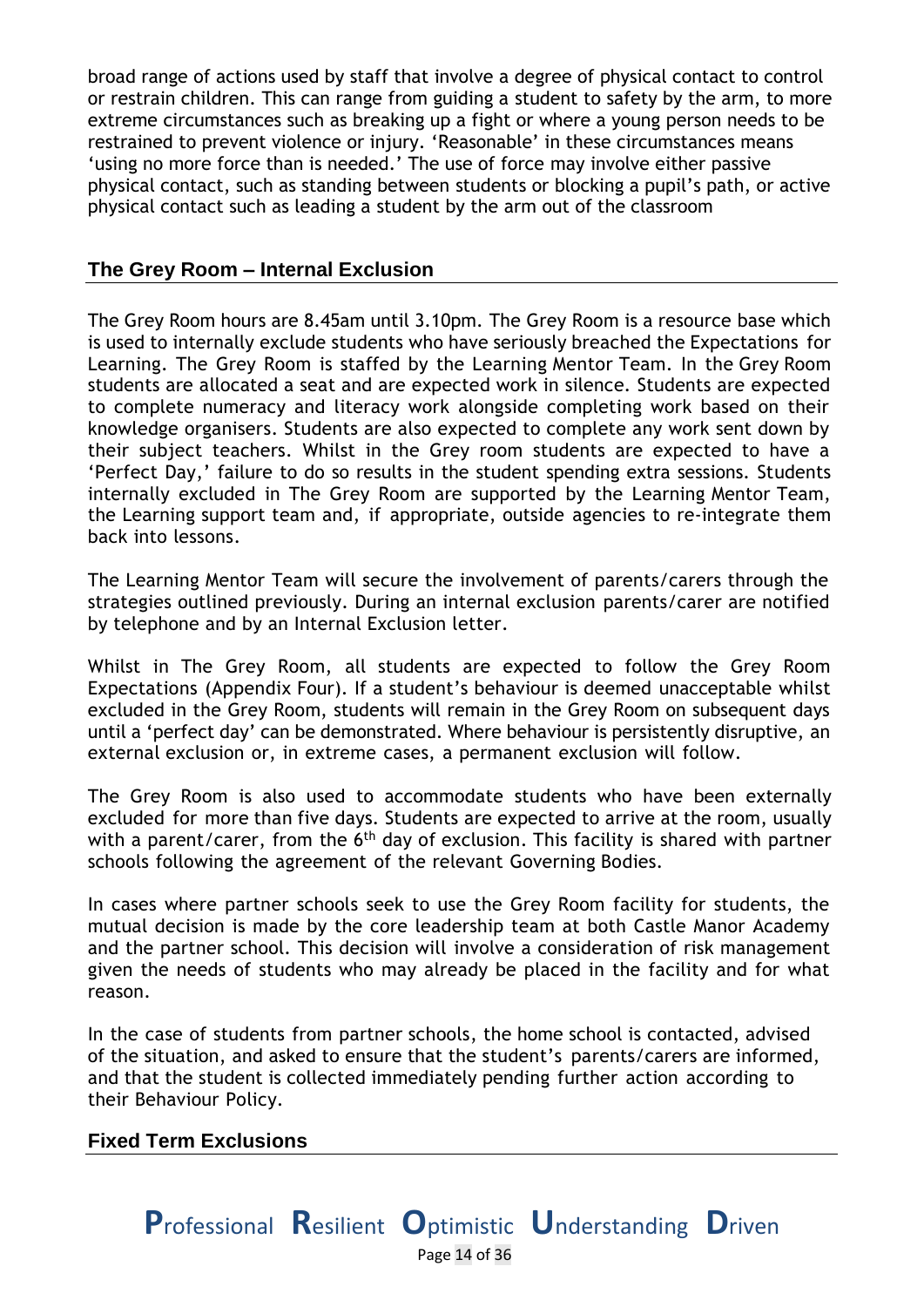Fixed Term Exclusions are conducted in accordance with this Policy and according to the statutory guidelines. Decisions regarding fixed term exclusions will be made by the Headteacher. Following a Fixed Term Exclusion, students must attend school with their parents/carers for a restorative readmission meeting. On the day following a Fixed Term Exclusion, the student will work independently in the Grey Room, returning to lessons on the subsequent day if they have demonstrated their ability to have a 'perfect day.'

## <span id="page-14-0"></span>**Permanent Exclusions**

Permanent Exclusions are conducted in accordance with this Policy and according to statutory guidelines. A decision to exclude a student permanently will only be taken in response to a serious breach, or persistent breaches, of the school's behaviour policy. Prior to a permanent exclusion a thorough investigation will precede the exclusion.

If a student is at risk of Permanent exclusion the child and their parent will be issued with a letter from the Headteacher.

## <span id="page-14-1"></span>**Police involvement**

We work closely with our colleagues from the Police. However, the decision to involve the Police in any incident will be taken in consultation with a member of the Core Leadership Team.

## <span id="page-14-2"></span>**Monitoring, Tracking and Intervention**

Specific behaviours outlined in this policy are regularly monitored by the Core Leadership Team, supported by the Learning Mentor Team. Learner group, Year Group and Curriculum Team analysis takes place each half term and this information is discussed by the Leadership Team and the Governors and Directors. Actions are identified and implemented and may result in policy changes.

## <span id="page-14-3"></span>**Record keeping and contact**

Detailed records of all formal contact with students and parents as well as with staff from outside agencies such as Education Welfare, Social Workers, CAMHS team etc. should be recorded on **CPOMS** (All records including behaviour and attendance plans).

The Learning Mentor Team, under the guidance of the leadership team member on call, should collate all the paperwork relating to breaches of this Policy. Curriculum Team Leaders/Core Leadership Team must ensure that all actions relating to the Expectations for Learning Policy are completed.

Where the student is on a Suffolk Pupil Support Framework (SPSF) or a Graduated Progress and Behaviour Plan, a member of the Core Leadership Team will oversee the behaviour plan and ensure that the appropriate actions are taken in relation to the Progress and Behaviour Plan or SPSF.

**P**rofessional **R**esilient **O**ptimistic **U**nderstanding **D**riven Page 15 of 36

## <span id="page-14-4"></span>**Castle Manor Behaviour Plan (CMBP)**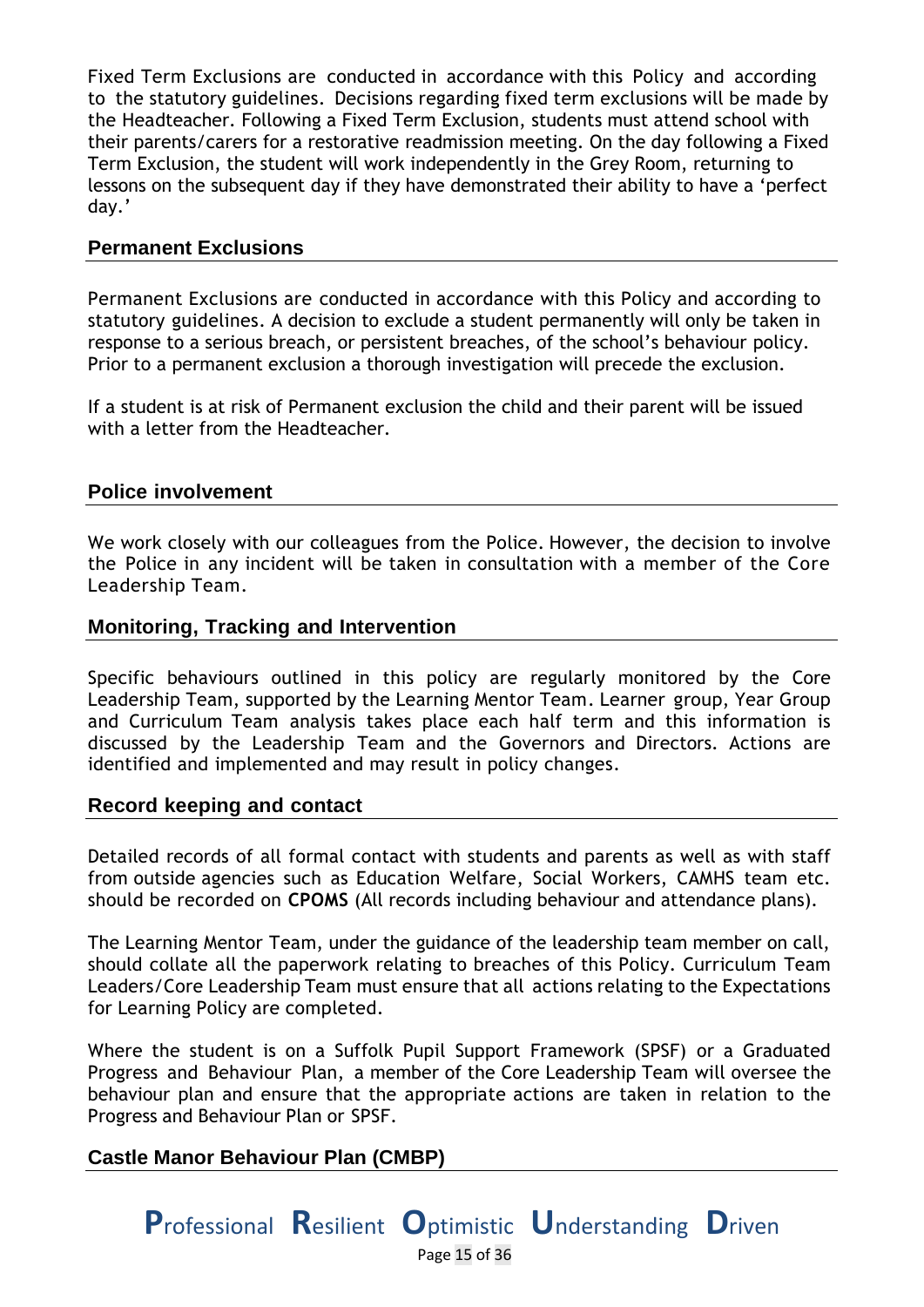Where student behaviour becomes a barrier to progress and learning, students will be supported according to the CMBP, with the aim of eliminating barriers to learning and improving academic and emotional progress (see Appendix three).

## <span id="page-15-0"></span>**Suffolk Pupil Support Framework**

Where a student's behaviour has escalated over a period of time and they have progressed through the CMBP a n d , they are at risk of permanent exclusion, a Suffolk Pupil Support Framework (SPSF) will be used. This plan will be drawn up and reviewed weekly in partnership with parents/carers. Meetings will be conducted according to the CMBP. We follow the guidelines of the Suffolk local authority in setting up and monitoring SPSFs. The link to supporting information, guidance and documentation for recording can be found at [Suffolk Pupil Support Framework \(SPSF\) | Suffolk Learning](https://www.suffolklearning.co.uk/leadership-staff-development/behaviour-attendance/pastoral-support-programme-psp-paperwork)

## <span id="page-15-1"></span>**Breaches of the Expectations for Learning Policy**

## <span id="page-15-2"></span>**Aggression, Intimidation and Violence**

Aggressive, intimidating and/or violent behaviour is unacceptable and will not be tolerated at Castle Manor Academy. Aggression, intimidation, and violence is considered a serious breach of our Expectations for Learning. An incident does not need to result in physical harm for it to instigate serious sanctions. Any incidents are investigated and where necessary the perpetrator(s) are punished and given appropriate support to ensure that the offence is not repeated.

Where violence is used, or where there is a physical attack by a student on another, sanctions will range from an Achievement Leader detention to exclusion.

The length of exclusion varies according to the severity of the incident: second and/or subsequent offences result in a longer period of exclusion. Persistent offenders face permanent exclusion. In extreme cases the student may face permanent exclusion for a first offence.

Verbal, physical threats, violence and/or intimidation towards staff are investigated and may result in exclusion. Depending on the severity of the situation verbal, physical threats, violence and/or intimidation towards staff may result in permanent exclusion.

The Academy retains the right to report incidents to the Police. This refers to actions by students and other stakeholders.

**P**rofessional **R**esilient **O**ptimistic **U**nderstanding **D**riven Page 16 of 36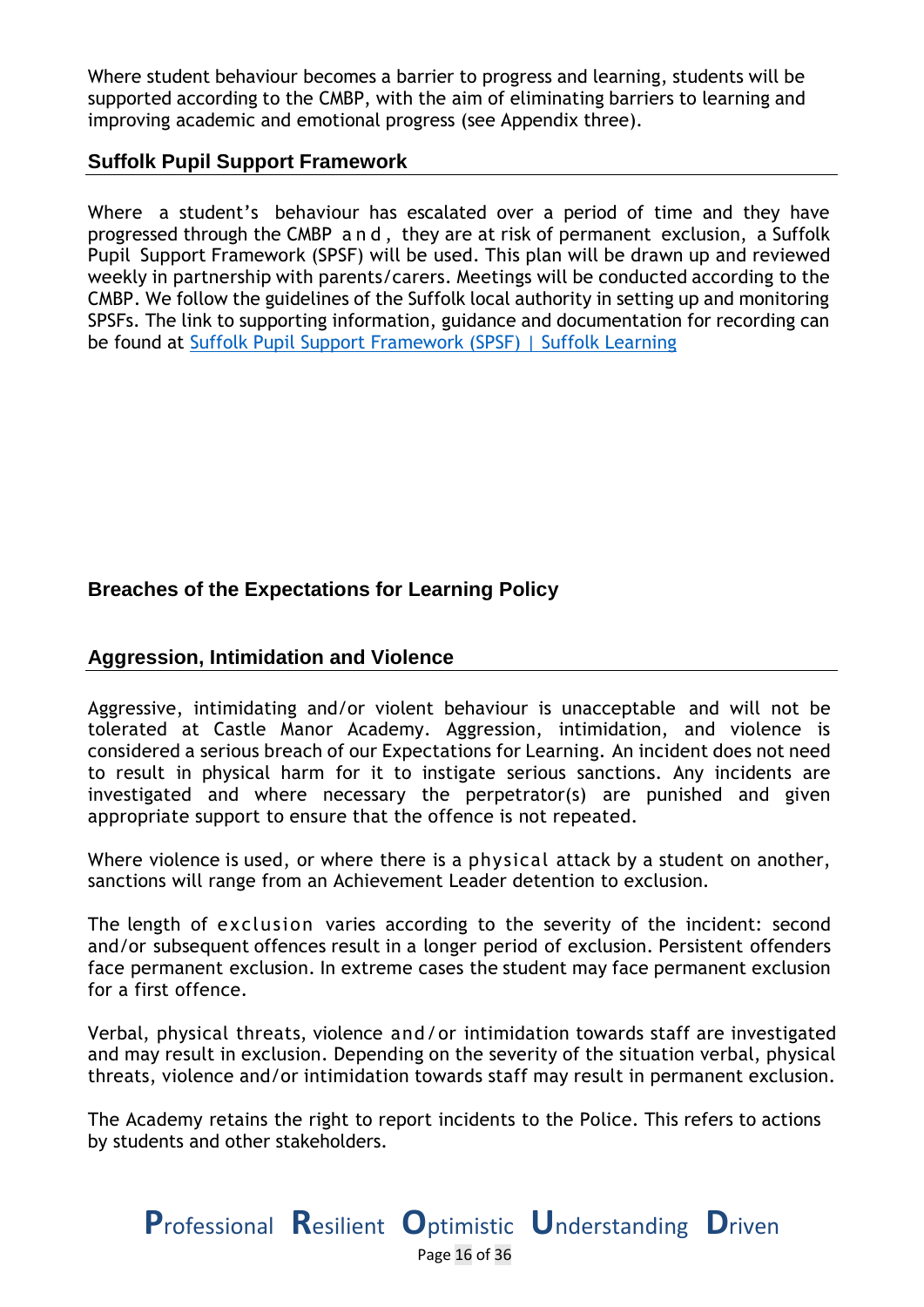## <span id="page-16-0"></span>**Behaviour on Academy trips, on Home-School transport and after school**

- Students on school trips and visits, and on the daily home-school buses, are governed by the Academy's Expectations for Learning Policy.
- Similarly, when students are in school uniform they are governed by the Academy's Expectations for Learning.
- It is expected that students behave well on trips and visits and on the daily buses. Poor behaviour on buses and or other forms of transport can be extremely dangerous and is completely unacceptable. Likewise, rudeness to drivers and other adults will not be tolerated and may result in exclusion.
- Students could be sent home from a trip if their behaviour presents a danger to themselves or others.
- Students can also be sent home from a trip if they break our Expectations for Learning Policy. These decisions will be made in conjunction with the Headteacher.

## <span id="page-16-1"></span>**Bullying (Read in conjunction with the relationships policy)**

Bullying has many different forms and is unacceptable at Castle Manor Academy. The Academy's definition for bullying is when someone says or does something intentionally hurtful and they keep doing it even when they have been told it is unkind and the effect their actions can have.

Castle Manor Academy is a "telling school." We expect students to report any issues related to bullying. If issues are not reported, we are powerless as a school to act. The Academy's definitions of acts that are rude, mean and bullying are shown in our Student Organiser and appendix five.

All reports of bullying are investigated fully by the Learning Mentor Team and all reports are logged. After each investigation and where necessary a suitable punishment is given to the perpetrator(s). Depending on the nature of the incident, and its classification, the punishments can range from restorative justice to formal exclusion.

For serious, extreme and/or repeat offences permanent exclusion may follow.

The Academy retains the right to report incidents to the Police.

**Note –** bullying and other negative acts committed via social media in will be investigated where possible in line with the school's E-Safety and Relationships policies. The school is not always able to issue sanctions for incidents if they happen outside of school.

## <span id="page-16-2"></span>**Chewing Gum**

Chewing gum is not permitted at Castle Manor Academy. Students chewing gum will be told to put the gum in a bin and will be issued with a consequence.

## <span id="page-16-3"></span>**Damage to the Academy fabric or furniture**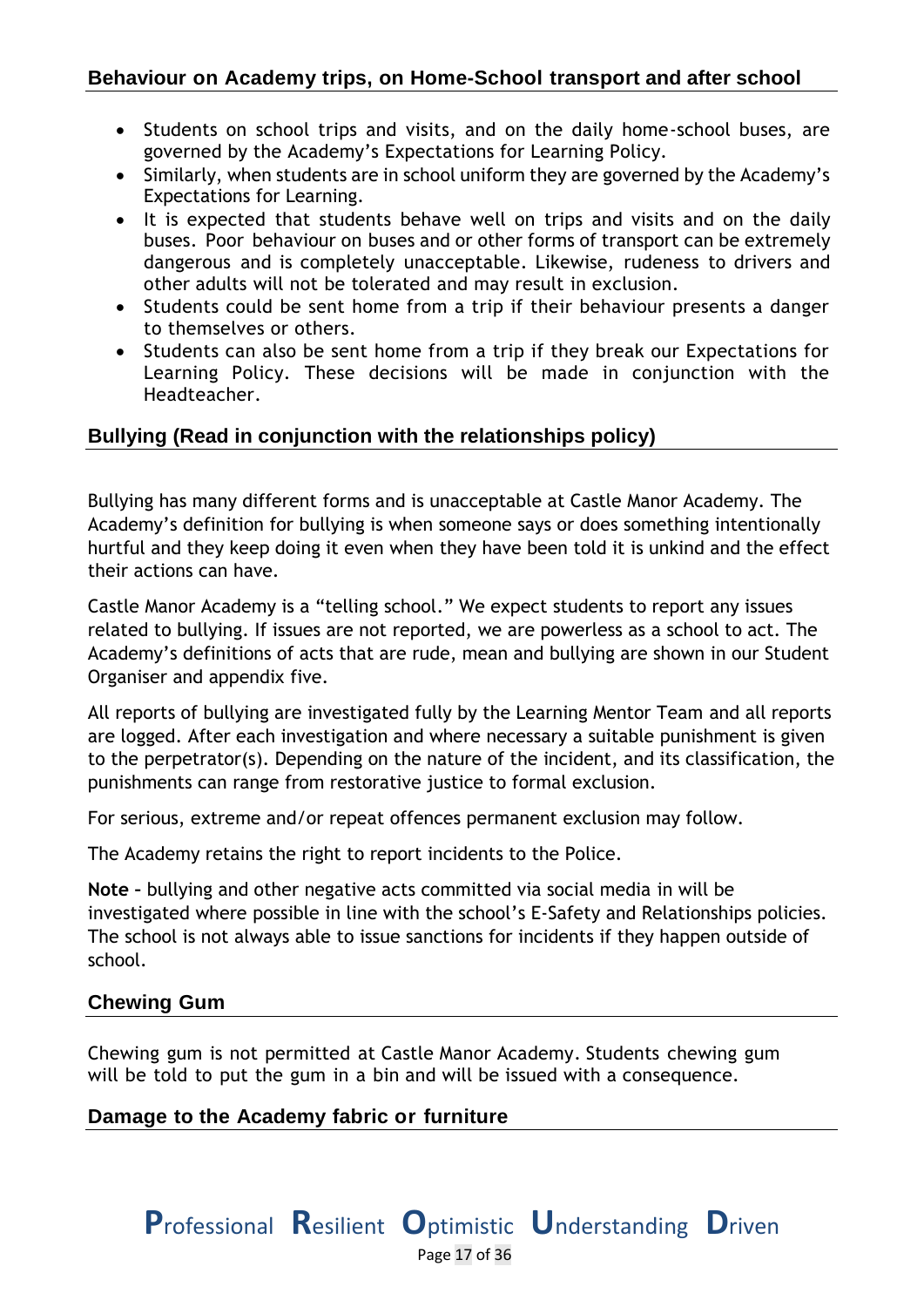If the damage is accidental, there is no charge for its repair or replacement. If the damage is the result of silly or dangerous behaviour parents/carers are informed and the cost of repair/replacement is shared between those involved.

Deliberate or malicious damage results in the full cost of replacement or repair and, depending upon the incident, further sanctions including exclusion may result. Serious offences may result in permanent exclusion.

## <span id="page-17-0"></span>**Defiance of staff**

Students at Castle Manor Academy are expected to do as they are asked, when they are asked, by a member of staff. Defiance of staff is therefore considered to be a serious breach of our Expectations for Learning. Incidents of defiance will result in removal from the classroom and all level of consequences will be considered depending on severity by the On Call member of staff. If the event is considered serious then the consequences may result in exclusion. Continued defiance may result in a longer period of exclusion. In extreme cases, such as defiance of the Headteacher, students could face permanent exclusion.

## <span id="page-17-1"></span>**Drugs, smoking/tobacco, alcohol, and other harmful and illegal substances**

Possession, supply or use of drugs, tobacco, alcohol, or other harmful/illegal substances is completely unacceptable at Castle Manor Academy and is a serious breach of our Expectations for Learning.

### **Drugs and other harmful and illegal substances (as defined in the Misuse of Drugs Act)**

- a) If a student is deemed to be intoxicated medical help will be sought and this may also result in a permanent exclusion.
- b) The first instance of use, possession and/or supply results in a permanent exclusion.
- c) All incidents will be referred to the Police.

## **Tobacco**

- a) Castle Manor Academy is a "no smoking" site at all times.
- b) If a student is caught smoking, is associating with smokers on site or there is strong evidence to suggest they were smoking/associating with smokers on site they will follow asset list of sanctions:
	- a. First offence: 1 day in the Grey Room.
	- b. Second offence: 2 days in the Grey Room and a meeting with parents.
	- c. A third offence will result in external exclusion.
	- d. Further offences will result in exclusion and could lead to permanent exclusion.

**Note:** All of the above actions are followed it if is an e-cigarette

## **Alcohol**

a) The first instant of use, possession and/or supply will result in an exclusion and potentially in extreme cases result in permanent exclusion

**P**rofessional **R**esilient **O**ptimistic **U**nderstanding **D**riven Page 18 of 36

b) Repeated incidents are likely to result in permanent exclusion.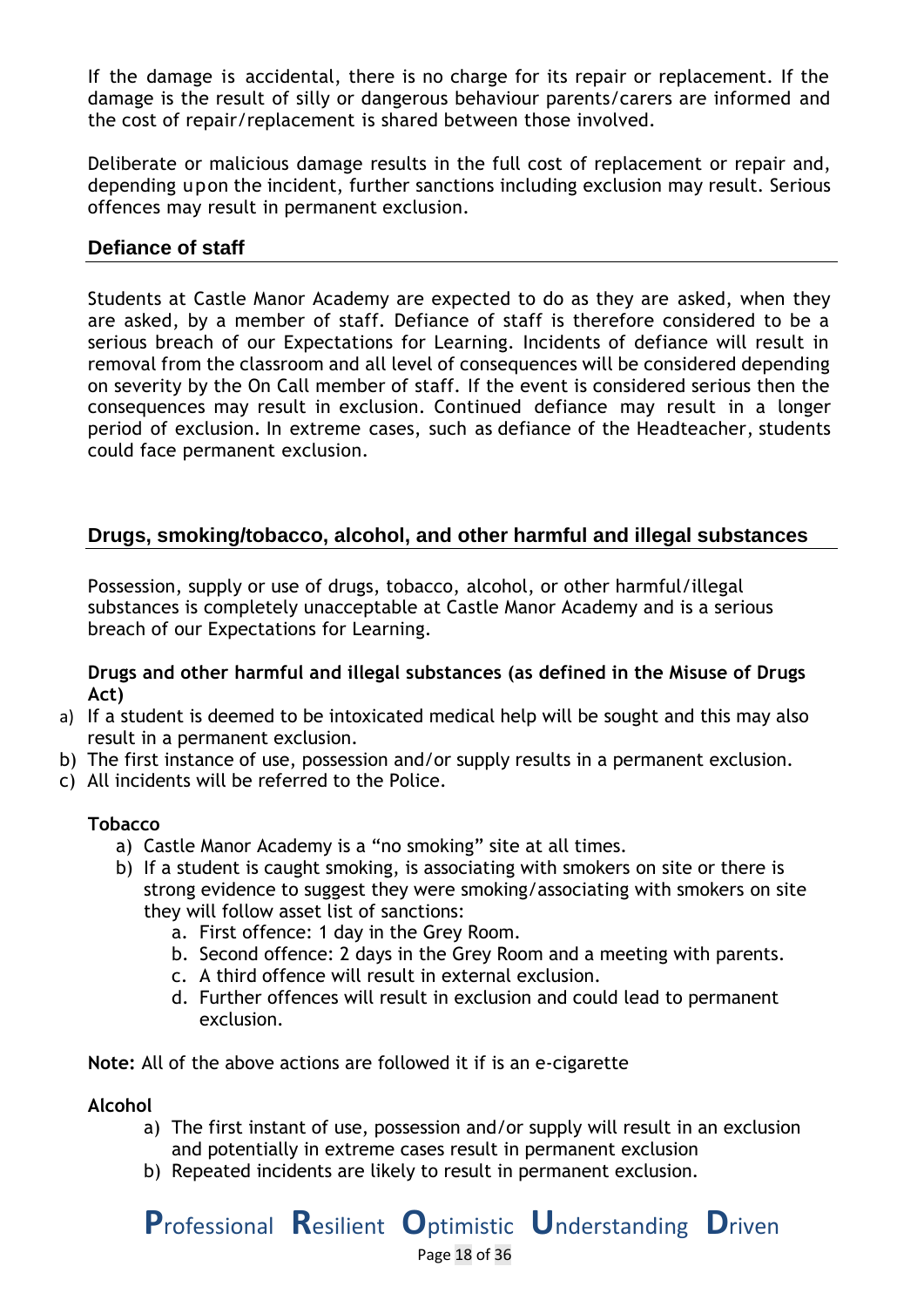In all instances the Academy reserves the right to inform the police.

If the school is aware of use of any of these substances outside of school then the school will offer support through outside agencies.

<span id="page-18-0"></span>**Exams (Read in conjunction with** [https://www.jcq.org.uk/exams-office/general-regulations/\)](https://www.jcq.org.uk/exams-office/general-regulations/)) All students will complete exams during their time at Castle Manor Academy. It is vital that students adhere to the following expectations:

- 1. All phones and smart watches are in bags and switched off
- 2. All student bags to be stored outside of the exam hall
- 3. No verbal or non-verbal communication between students
- 4. All students must apply their very best effort to each exam

If these expectations are not met this will be seen as a serious breach of our Expectations for Learning policy and may result in exclusion, being reported to the exam board and possible removal from all public examinations.

## <span id="page-18-1"></span>**Food and Drink on the Academy Site**

At Castle Manor Academy we are committed to ensuring students are fit and healthy, as such food and drink that is not conducive to a healthy lifestyle should not be bought onto school site and may well be confiscated. For example, Energy drinks are banned from school site and will be confiscated and disposed of.

Hot food that is purchased in the canteen (including the snack bar) should be consumed in the designated area (Canteen or seated eating area). In lessons plain water can be consumed (except in Science Labs).

## <span id="page-18-2"></span>**Racist and Prejudice Incidents**

Racism and prejudice at Castle Manor Academy is completely unacceptable. Castle Manor Academy is a "telling school" and we expect students to report issues related to racism and prejudice straight away.

All reports are investigated fully by the Behaviour Team and are logged. After each investigation and where necessary a suitable punishment is given to the perpetrator. Depending on the nature of the incident, and its classification, the punishments can range from restorative justice to formal exclusion.

For serious, extreme and/or repeat offences permanent exclusion may follow.

The Academy retains the right to report incidents to the Police and logs all racist and prejudice incidents.

After a racist/prejudice incident the parents/carers of both the victim and the perpetrator are informed by the member of staff investigating.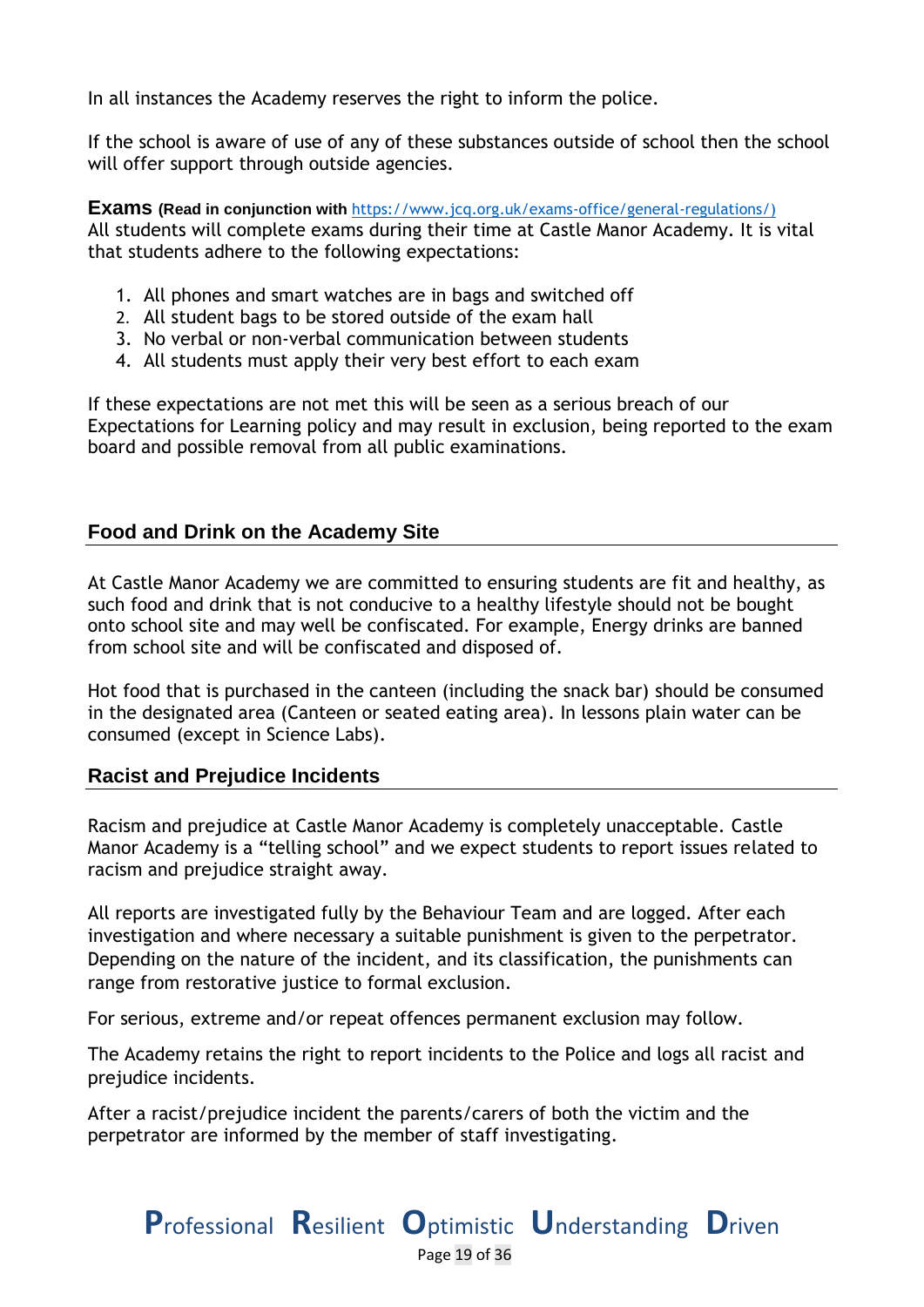Any incidents that are racist or prejudice are recorded on CPOMS and aftercare protocols are offered.

## <span id="page-19-0"></span>**Setting off the fire alarm**

An unjustified setting off of the fire alarm, or damaging fire protection and emergency evacuation equipment is a criminal offence that puts the health and safety of students and staff at risk. Any student who intentionally sets off the fire alarm will be excluded from the Academy for a minimum of one day. However, second and/or subsequent offences will attract a longer period of exclusion. In the case of persistent offenders' permanent exclusion will be considered.

## <span id="page-19-1"></span>**Swearing**

Swearing is regarded as verbal abuse and is unacceptable. The following sanctions apply:

- Swearing overheard in conversation with another student will result in a consequence 1.
- Using extremely offensive language in conversation may result in internal exclusion.
- Swearing or use of inappropriate/rude language directly at a member of staff will result in internal exclusion.
- Second and/or subsequent offences will result in exclusion. Persistent offenders will face permanent exclusion.
- Extreme verbal abuse, regardless of whether it is a repeat offence or not, directed at staff may result in more than an internal exclusion including permanent exclusion.

## <span id="page-19-2"></span>**Theft**

Theft results in an exclusion depending upon the severity of the offence. The length of the exclusion varies according to the severity of the incident: second and/or subsequent offences will attract a longer period of exclusion. Persistent offenders and very serious incidents face permanent exclusion. In addition, the cost of those items that have been stolen will be recovered from the student involved.

The Academy retains the right to report incidents to the Police.

## <span id="page-19-3"></span>**Truancy**

Students who are late to school are given a red dot in their Student Organiser and are expected to attend a break time detention that day in one of the two designated areas (The main hall / The drama studio). If they fail to attend, they are placed in a 30-minute detention on the same day.

**P**rofessional **R**esilient **O**ptimistic **U**nderstanding **D**riven Page 20 of 36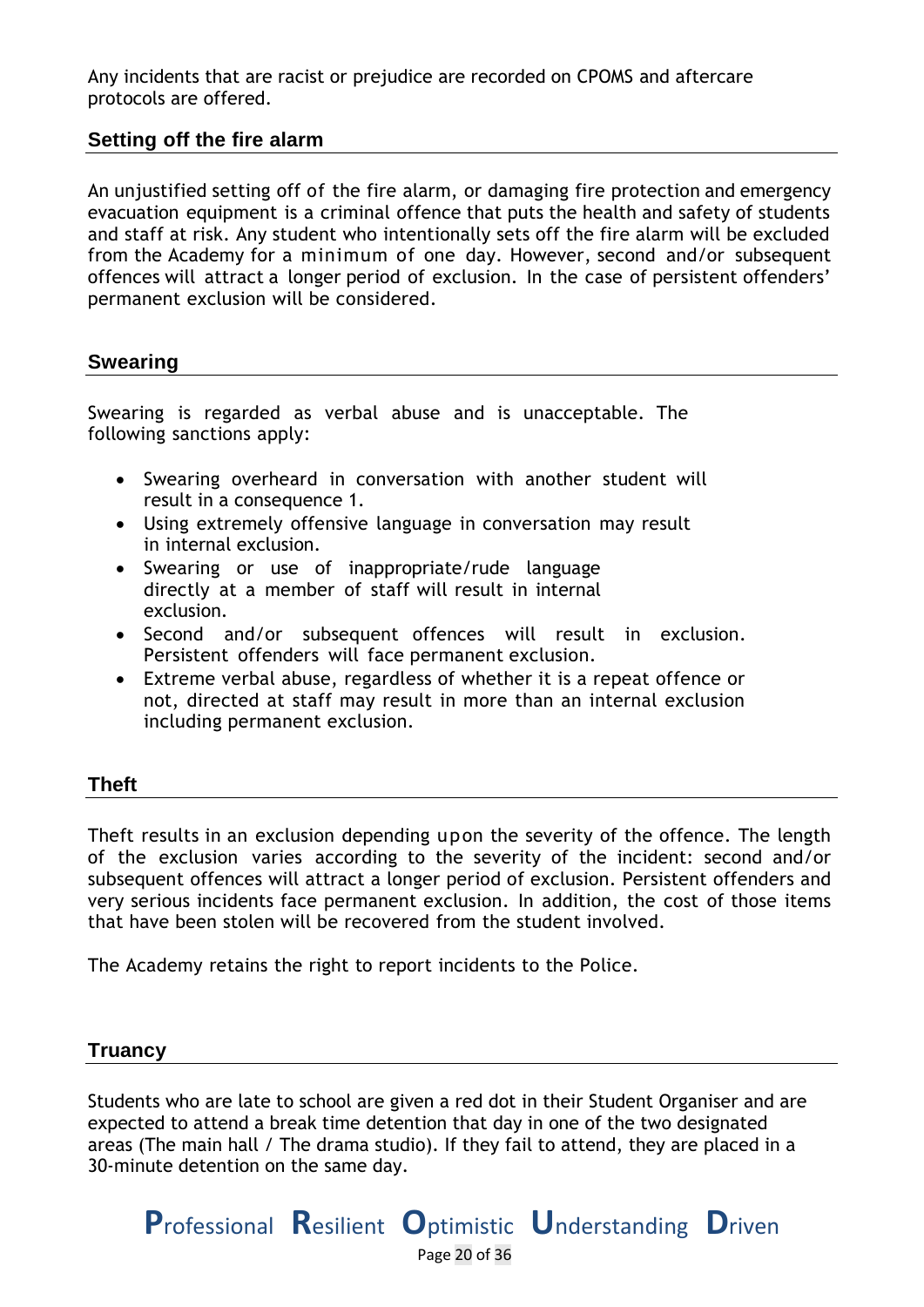If a student is late three or more times within a school week, then they will receive a 30-minute detention on the Friday at 3.10pm in Canteen 2.

Students who are late to lessons, where there is no reasonable explanation or note from a member of staff will be issued with a consequence 1. Their lateness will also be recorded on SIMS.

If lateness to school or lateness to lessons continues to be persistent then the student's parents/carer will be invited in for a meeting with the Achievement leader to discuss any potential issues (**Patterns, SEND needs)** and the student will be placed on a daily attendance report. Targets and consequences will be linked to the report. This will be recorded on the behaviour plan stage information spreadsheet and will be reviewed biweekly.

Students who truant lessons will be issued with a LT detention which will be served that evening. The recording process will be the same as for normal consequences.

Students who leave the Academy site during the day without permission will be regarded as truants. The following sanctions apply:

- Students will be expected to make up the time missed as arranged by the subject leader and/or Leadership Team.
- Persistent truancy: where a student is truanting regularly the situation would need to be investigated thoroughly by the Attendance Office and EWO under the supervision of the leadership team. In the case of persistent truancy, a case conference will be convened with all parties in attendance, and improvement strategies will be implemented.

Any student that is not in their designated lesson without an acceptable reason during the designated lesson time will be regarded as truant.

Students who truant lessons will be issued with an LT detention which will be served that evening. The length of the LT detention will be determined by the member of On Call dealing with the truancy and will reflect the length of lesson that has been missed to the nearest 30 minutes. The truancy will be recorded on the Daily behaviour spreadsheet and the member of staff issuing the LT detention will record the detention on Go4Schools.

If truancy from lessons continues to be persistent then the student's parents/carer will be invited in for a meeting with the Achievement leader to discuss any potential issues and the student will be placed on a daily attendance report. Targets and consequences will be linked to the report. This will be recorded on the behaviour plan stage information spreadsheet and will be reviewed bi-weekly.

Students must not leave the Academy site during the day, without permission.

If a student is missing from lessons the missing from lessons flow chart will be followed. **See Appendix 7**

## <span id="page-20-0"></span>**Use of mobile phones or other electronic devices**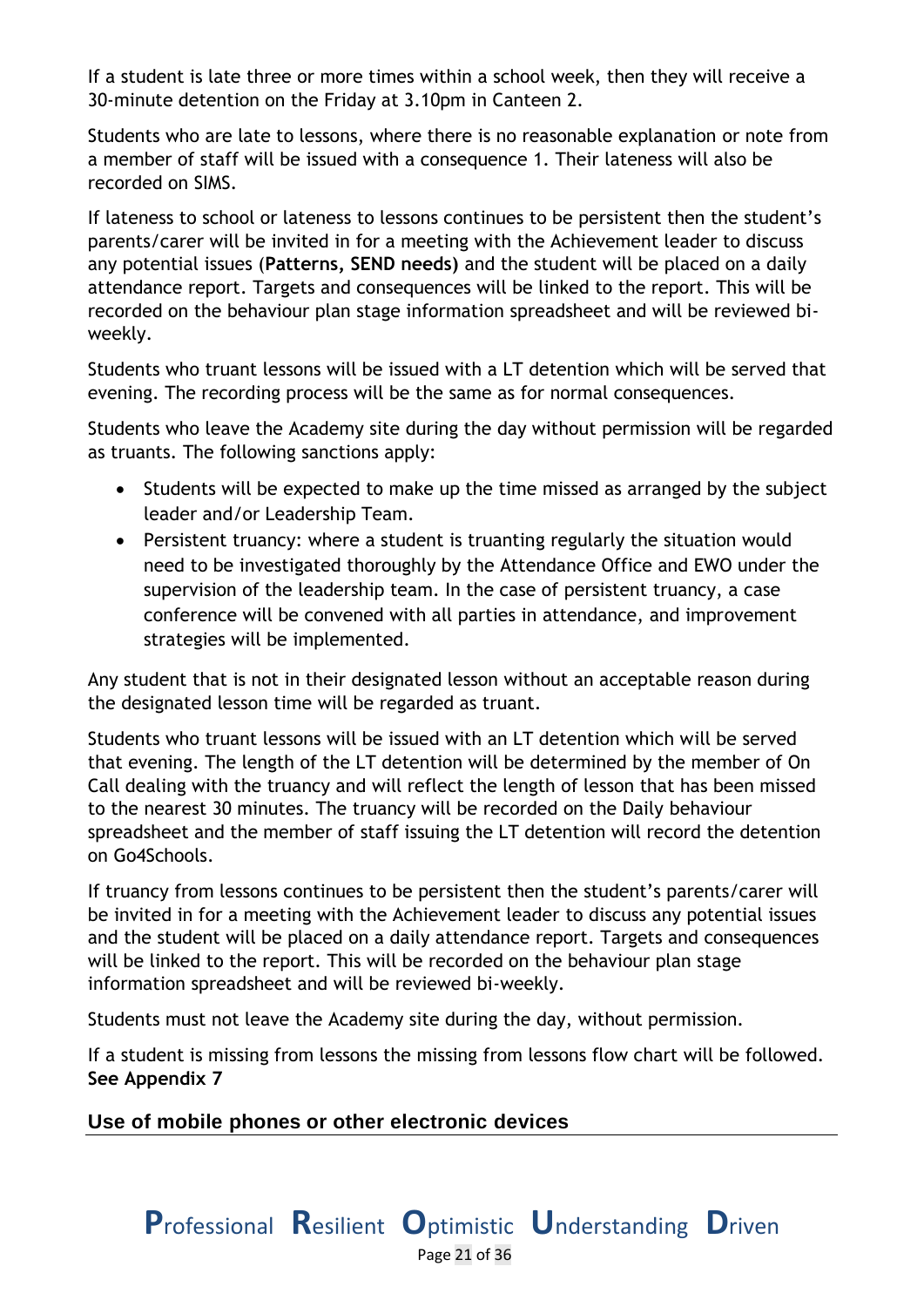The use of mobile phones or other communication devices is not permitted on the Academy site. Whilst we appreciate that students may need a mobile phone on the way to and from school they are **not** to be seen or used on the Academy site. If a mobile phone or a communication device is brought into school, it is to be switched off and placed inside their school bag. Students are not permitted to keep mobile phones anywhere on their person.

If a mobile phone or other communication device is seen or used during the school day, it will be confiscated by the member of staff. On a first offence the device will be confiscated, taken to the main office (where it will be stored in a locked container) and returned at the end of the day. If a second offence occurs then the device will be confiscated, taken to the main office (where it will be stored in a locked container) and returned **only** to a parent or carer. If a third offence occurs, then the school reserves the right to retain the device for a longer period.

**Note –** On school trips students may be allowed to take their mobile phones or other electronic devices with them. This use is at the discretion of the trip organiser.

**Note –** Earphones, earbuds or other listening devices are also not to be seen or used on the Academy site and are governed by the same rules as mobile phones. The only exception may be if a teacher asks you to use them for a specific learning purpose or curriculum activity.

## <span id="page-21-0"></span>**Weapons and Dangerous item**

Students are not allowed to bring guns, knives, blades, laser pens, other weapons, dangerous items or items that could be used to commit a criminal offence or cause damage to the Academy. Students who do so will be excluded for a fixed period depending on the nature of the offence. Very serious offences will result in permanent exclusion.

The Academy retains the right to report incidents to the Police.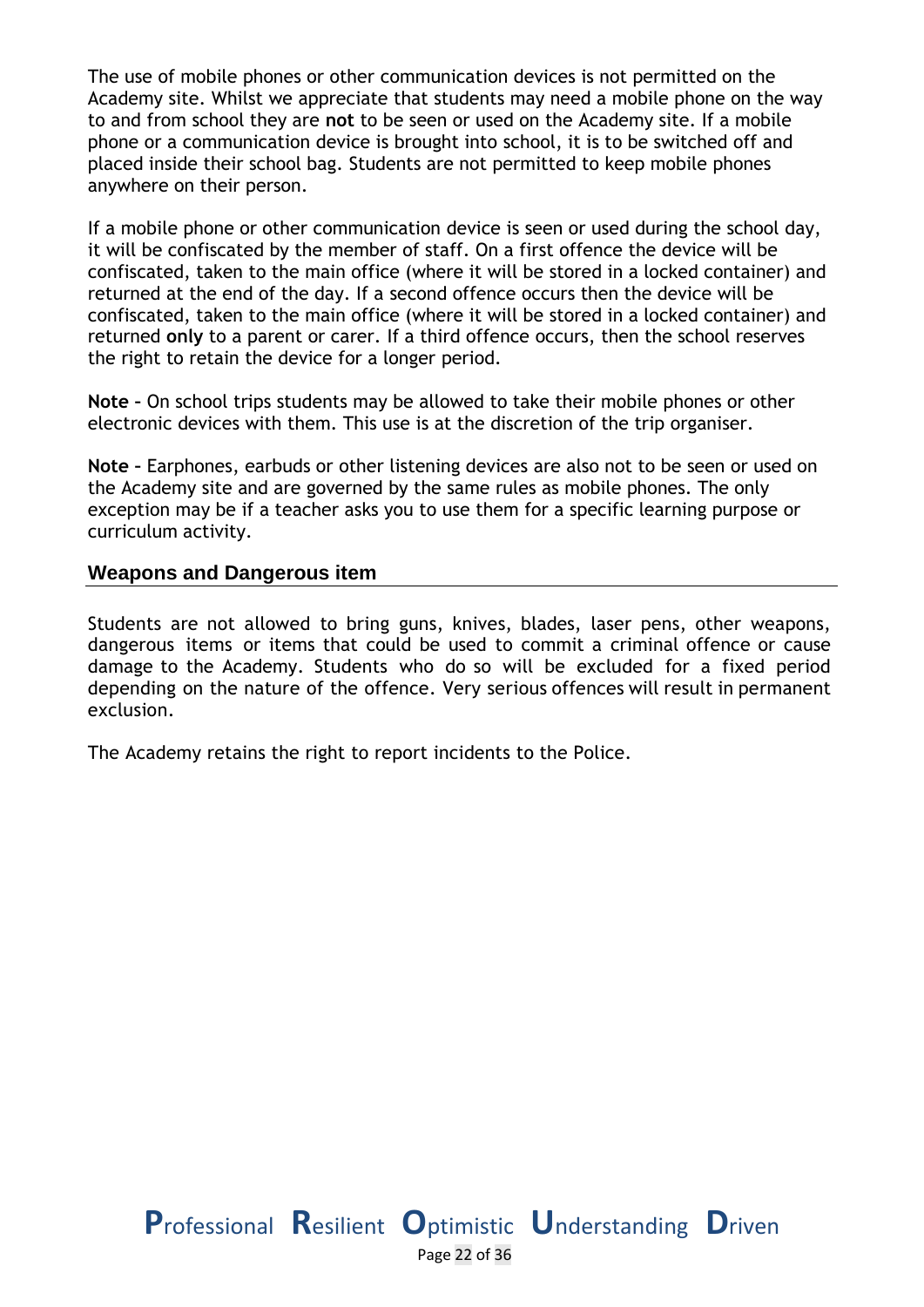## <span id="page-22-0"></span>**APPENDIX ONE – CMA WAY (STUDENT VERSION)**

#### **Hygiene**

- We sanitise our hands on arrival to school, after break/lunch and at the end of each lesson
- At the end of each lesson we help to spray down and wipe the tables
- We all follow "catch it, bin it, kill" guidance
- We remain in our bubbles and we do not share equipment with those outside of our bubble

#### **Registration / Morning Routine**

- We arrive via our designated gates
- We arrive between 8.30 and 8.40 and go straight to our muster points
- On the sound of the whistle we muster in alphabetical order in our tutor groups
- We have our uniform checked
- We use Miss & Sir
- We always sit in our seating plan
- We have our equipment checked
- We accept our red dots and detentions for any infringements
- At the end of registration, we follow our tutor outside via the nearest exit

#### **Lessons**

- We get our pencil cases and organisers out on our desks
- We complete the Do Now in silence
- We sit up, facing the board with legs under our desks
- We work our hardest and show resilience on all tasks
- We attempt to answer questions, in detail, in class
- We accept consequences and PROUD points when they are awarded
- We do not ask for PROUD points
- We are silent and track the teacher when they are talking
- We only go to the toilet if it is an emergency
- At the end of each break and lunchtime we muster in our designated area in our tutor groups in alphabetical order
- We do not fill up our water/buy food/go to the R and R after the bell sounds **Canteen**

#### We use the correct entrances/exits

- We form an orderly queue in the canteens
- We keep our masks on until we sat down
- All food is eaten sat down, with coats and
- bags taken off
- There is a maximum of 8 people per table We tuck our chairs in and clear our litter
- away

#### **Tutor Time**

- We behave as we would in a lesson
- We work hard on all tasks given to us
- We understand the importance of and work hard in our interventions

#### **Walking home**

- At the end of session 6, we follow our teacher outside via the nearest exit
- We leave via our designated gates
- We maintain perfect uniform until we arrive home
- We walk on the pavement
- We keep our phones in our bags until after 15.40/we have left school site
- We are kind to everyone on the way home
- We do not ride bicycles on the school site
- We do not bring scooters to school

#### **Cover/Supply**

- We sit in our normal seats
- We work our hardest and show resilience on all tasks

#### **PLC**

- The PLC is an area for silent work unless the teacher is directing an activity **Seating Plan**
- We sit where our teacher chooses

We will not question consequences given in lessons. If we wish to discuss a consequence this is done outside of lesson time and in a professional manner

#### **Uniform**

- We wear our correct uniform making sure we follow all rules in the Expectations for Learning policy
- We present perfect uniform at all times:
- Sleeves on blazer rolled down
- $\triangleright$  Skirt is knee length
- ➢ Shirt tucked in
- $\triangleright$  Long sleeved shirts can be rolled up
- $\triangleright$  Students must ask/be given permission to remove blazers in classrooms
- ➢ Blazers on until Summer Uniform is announced
- We correct our uniform at the first time of asking

#### **Phones**

We have our phones switched off and, in our bags

#### **Breaktime Detention**

- We are punctual and professional
- We report to the designated area in our breaktime space
- We complete the task set in silence **Afterschool Detention**
- We are punctual and professional
- We enter in silence and take a seat in our designated zone
- We complete the designated activity
- We accept that failing to complete the designated activity satisfactorily or disrupting detention will result in extra time or further consequences
- We complete home learning, KOs and/or silent reading after the designated task
- We accept that failure to attend detention will result in added time or if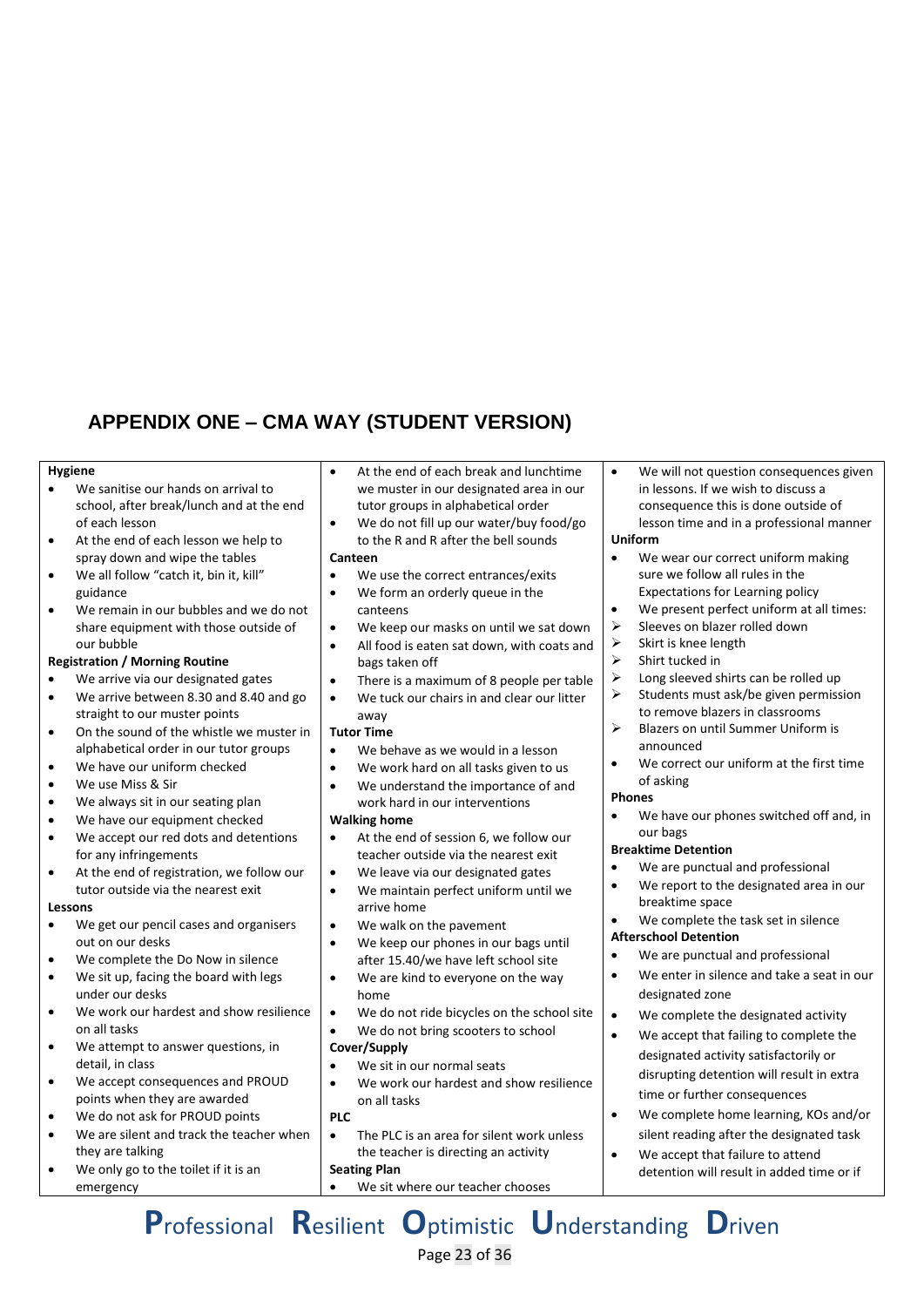| $\bullet$ | We stand behind our desks in silence at<br>the end of the lesson          | $\bullet$ | We only request changes to seating plans<br>for a major reason and this is done |                             | missed twice, internal exclusion and the<br>detention will still be sat. |
|-----------|---------------------------------------------------------------------------|-----------|---------------------------------------------------------------------------------|-----------------------------|--------------------------------------------------------------------------|
|           | <b>Transition between lessons</b>                                         |           | outside of lesson time                                                          |                             | <b>Home Learning</b>                                                     |
| $\bullet$ | We all walk on the left                                                   |           | <b>Assemblies</b>                                                               |                             | We record home learning in our student                                   |
| $\bullet$ | We walk quickly and professionally                                        |           | We enter the assembly in silence                                                |                             | organisers                                                               |
| $\bullet$ | We all follow the one-way system and                                      | $\bullet$ | We track the speaker at all times                                               | ٠                           | We check Go4Schools daily                                                |
|           | ensure we are walking outside where<br>possible                           |           | <b>Consequences</b><br>We accept consequences when we are                       | $\bullet$                   | We complete all our home learning by<br>the deadline set                 |
| $\bullet$ | We do not use the toilets/ hatch/cash<br>machines/R and R between lessons | $\bullet$ | given them<br>We can be given consequences for any                              | $\bullet$                   | When we are absent, we catch up on the<br>home learning set              |
| $\bullet$ | We walk quietly, quickly and<br>professionally to the next lesson         |           | behaviour that impinges on learning or<br>breaks the Expectations for Learning  | <b>Toilets</b><br>$\bullet$ | We follow and respect social distancing                                  |
|           | Break time / Lunch time                                                   |           | policy.                                                                         |                             | whilst using and queuing for the toilets                                 |
| $\bullet$ | We eat our food in our designated area                                    | $\bullet$ | We understand and accept AL's and CLT                                           | $\bullet$                   | After using the toilet, we wash our hands                                |
| $\bullet$ | We stay in our designated areas                                           |           | may issue an immediate 30min or 60min                                           |                             | thoroughly for 20 seconds                                                |
| $\bullet$ | We ensure all litter is picked up                                         |           | detention any time during the school day                                        |                             | $NB$ – Energy drinks are confiscated and only                            |
| $\bullet$ | We will help any member of staff with<br>litter picking                   |           | if it is deemed necessary                                                       |                             | returned to parents/carers                                               |

## <span id="page-23-0"></span>**APPENDIX TWO – CMA WAY (STAFF VERSION)**

**P**rofessional **R**esilient **O**ptimistic **U**nderstanding **D**riven Page 24 of 36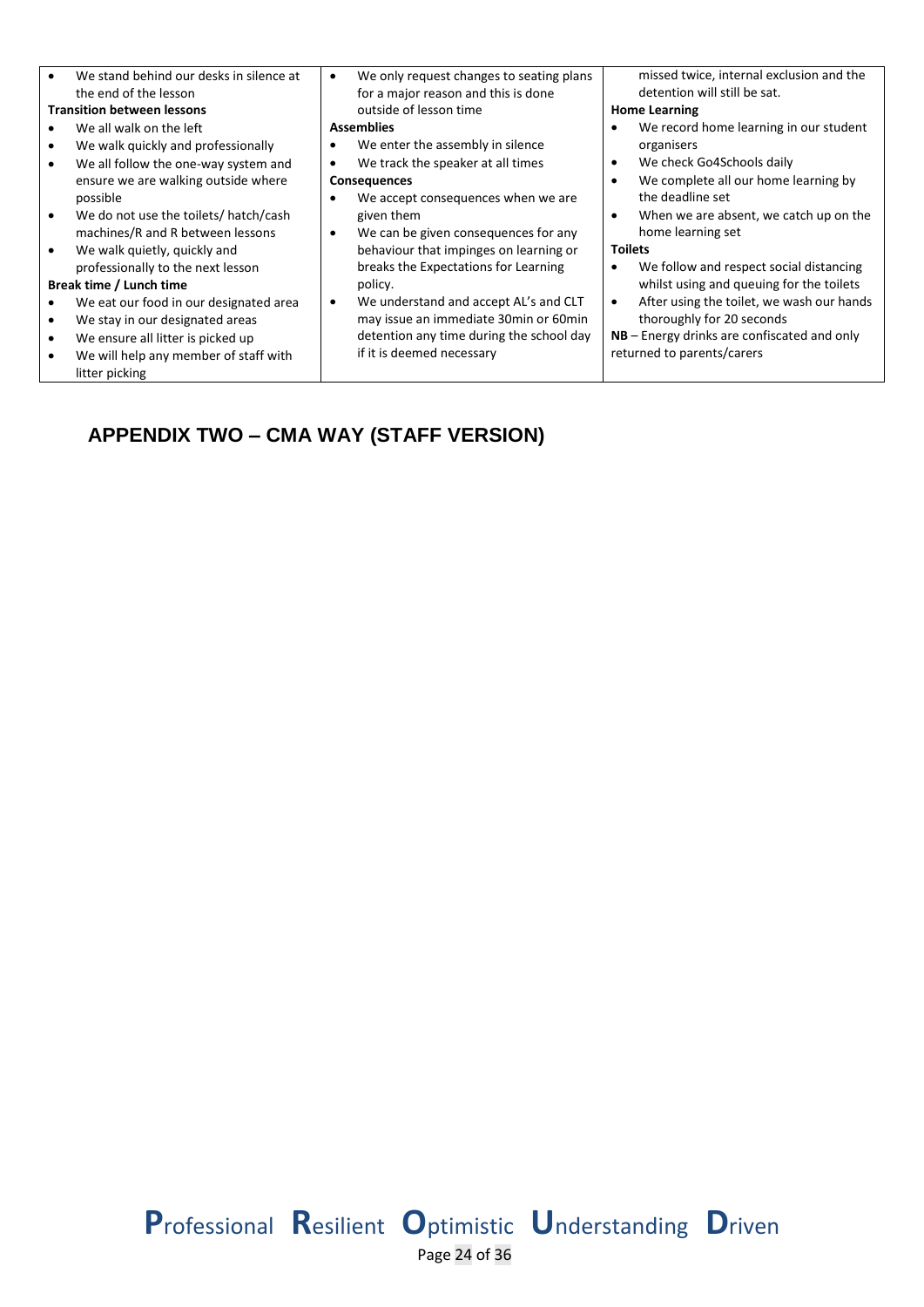#### **Hygiene**

• Students are to sanitise their hands-on arrival to school, after break/lunch and at the end of each lesson

• At the end of each lesson students are to spray down and wipe their tables as directed by the teacher

- All students are to follow "catch it, bin it, kill" guidance regarding coughing and sneezing
- Students are to remain in their bubbles and not share equipment outside of their bubble

#### **Registration**

- Students arrive via their designated gate
- Students arrive at school site between 8.30 and 8.40 and go straight to their muster points

• On the whistle students all line up in our tutor groups in alphabetical order

- We meet and greet and collect
- Register: students use Miss & Sir
- We always use a seating plan
- We check equipment every day
- We check uniform every day
- We address punctuality issues

• All Amber Warnings/late marks are followed up with a red dot and are entered on Sims

- We hand out key notices
- Students are dismissed at 9am and are escorted outside via the nearest exit

#### **Lessons**

We plan all lessons to ensure all students progress

We welcome students at the beginning of the lesson

We have a "Do Now" every lesson that is clear and done in silence

• We complete the register in silence and record any lates on SIMS whilst issuing a C1 for lateness without a note

- We ensure students have their
- equipment and organiser on their desk

We ensure students are seated with legs under the desk, sat up straight, facing the board

• We aim to ask all students challenging questions

We use consequences and PROUD points consistently and appropriately, in a timely way, with a clear reason given

We use silent working where appropriate

At the end of the lesson we lead students out of the classroom and by the nearest exit

• We allow students to go to the toilet, if they have a toilet pass or if it is an emergency. We must sign their planner.

#### **Transition between lessons**

- We all walk on the left
- We all follow the one-way system and ensure we are walking outside where possible
- There is no use of toilets/ hatch/cash
- machines/R and R
- We walk purposefully and professionally to the next lesson
- We positively reinforce our expectations at all times
- We dismiss students 1-2 minutes before the next lesson begins
- We are mindful of students' next lessons and our neighbouring classrooms
- We all challenge poor behaviour using our PROUD values
- We all report defiance to On Call

#### **Break time**

- We ensure all food is eaten in the designated area
- We ensure no food is eaten in corridors, including before school
- Students all remain in their designated

#### area **Lunch time**

- We ensure all food is eaten in the designated area
- Students all remain in their designated areas
- All food is eaten sat down, with coats and bags taken off
- We ensure all litter is picked up
- We can ask any student to help with litter<br>• We ensure no students move towards
- We ensure no students move towards
- their lessons until the bell sounds
- We make sure there is no filling water/buying food/going to the R and R after the bell sounds

#### **Canteen**

- Students use designated doors where fault is found students are sent to the correct door
- Students form an orderly queue poorly behaved students moved to the back of the queue
- We ensure all students sit and eat with coats and bags off
- We ensure all chairs tucked in and litter put away- all students to do this and help when asked

#### **Tutor Time**

- We have the same expectations as a lesson
- We all follow the programme on the correct days
- KS3 tutor time ends at 13.28
- KS4 tutor time ends at 13.00
- We all send the identified students to their interventions

#### **Toilets**

- We follow and respect social distancing whilst using and queuing for the toilets
- After using the toilet, we wash our hands thoroughly for 20 seconds

#### **Walking home**

- At the end of the day we escort our classes outside and direct them to leave via their designated gate
- Students are to leave site respecting social distancing, their bubbles and the community
- We insist on perfect uniform until the students are home
- We expect all students to walk on the pavement
- If a student is using a phone on school site between 15.10 and 15.40 we stop them and notify them that this counts as a confiscation and that they need to put it away – if it is a repeat offence the behaviour team will be notified
- All students to be kind on the walk home
- We ensure bicycles are not ridden on the school site
- We do not bring scooters to school

#### **Duties**

- We all get in position in a timely fashion with a radio that is switched on (channel 9)
- We are active/patrol our areas
- We interact positively with all students whilst maintaining our distance
- We challenge all behaviour that is not in keeping with our values
- We narrate good behaviour in every interaction
- We get cover when we are going to be absent

#### **Cover/Supply**

- We complete the cover proforma for absences and provide a printed, up to date copy of the seating plan
- We set clear activities for students to complete – these activities can be completed on their own, in silence and delivered by a nonspecialist except for in the case of PE.

#### **PLC**

- We always accompany students to the PLC during lesson time
- The PLC an area for silent work unless the teacher is directing an activity
- •

**P**rofessional **R**esilient **O**ptimistic **U**nderstanding **D**riven

Page 25 of 36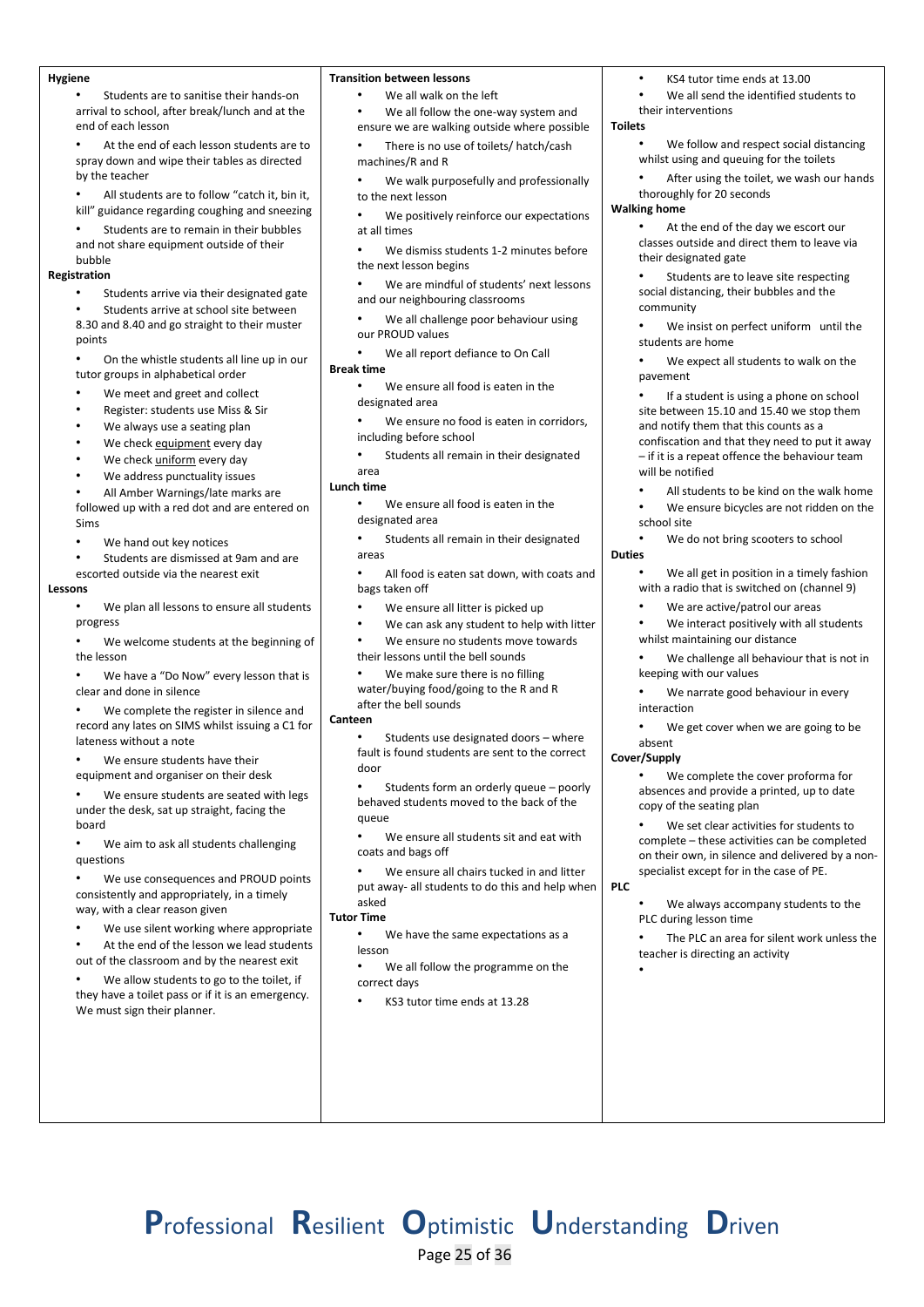#### **Seating Plans**

• CAAG's must be updated immediately on return.

If you teach in multiple rooms with the same group there must be a seating plan for each room.

If you have the same group for 2 subjects in the same room you must have a seating plan for each subject.

We base our plans on attainment and behaviour NOT friendship

- We save our seating plans on Go4Schools • Where possible all students should be facing the front
- We ensure all students can see the board
- easily We use the PPPs and S&S plans to inform our seating plan

• We use the PPPs and S&S plans to inform our seating plan

Students may request a seating plan change outside of lesson time

#### **Consequences**

• Consequences are used by all, there are no warnings given before a consequence

• We narrate all consequences

• We remember our 'Relationships Led' training when awarding consequences

We ensure students go through the consequence system in order (no straight C2s)

Where a student behaviour continues to be disruptive or escalates before the On-Call member of staff arrives, and de-escalation has been unsuccessful, a C3 can be issued

• Students remain in the classroom on receipt of their consequences until the On-Call member of staff arrives

Any student walking out after receiving a C2 will have their consequence escalated to a C3

We give consequences for any behaviour that impinges on learning or breaks our Expectations for Learning policy.

If a student queries a consequence we deescalate and explain that they are welcome to have a professional conversation at the end of the lesson

If a student has been physical with another student, has been abusive to a member of staff or their presence could lead to harm a removal can be called

• All C2s/C3sare recorded on Go4Schools within 24 hours

• AL's and CLT may issue an immediate 30 or 60min detention any time during the school day if it is deemed necessary

#### **Uniform**

- We sanction uniform infringements during registration
- We expect perfect uniform at all times:
- Sleeves on blazer rolled down
- Skirt is knee length

• Shirt tucked in (long sleeved shirts can be rolled up)

- Plain, black tailored trousers
- Blazers on until Summer Uniform is announced
- Non-school issue jumpers and hoodies are confiscated if worn
- Jewellery is removed on request and confiscated

We all stop and challenge uniform infringements around school site – use "Professional" and this can include checking student organisers for Amber Warning

If a student has not received an Amber Warning contact the Achievement Leader and form tutor

• Only notes from Achievement Leaders or

#### CLT are accepted for uniform infringements **Phones**

- Student phones are in their bags and switched off
- Students may use phones after 15.40 to contact home
- Staff phones are out of sight except in the case of an emergency

#### **Home Learning**

We record all home learning on Go4Schools (alongside the student organiser)

• We only set knowledge based learning or deliberate practice

#### **Emails**

- We only send emails to those concerned
- Whole staff emails are sent by Gill
- Mitchell, Jackie Taylor or the Leadership Team
- We only use reply all when it is necessary
- We all acknowledge emails that require actions within 48 hours\*

#### **CPOMS**

- We only include people that must know the information being recorded
- We must make sure the correct category is selected
- All safeguarding concerns must be recorded and will be treated as urgent
- All wellbeing, attendance, SEND, medical and parental contacts should be recorded

• Behaviour reporting must be radioed to on call or emailed to CMA-B4L@ and not through CPOMS

#### **Parental Contact**

- We contact parents for positive and negative reasons
- We log parental contact on CPOMS when information needs to be shared
- We respond to parents in 48 hours\* (even if this is initially a holding

#### email/call)

#### **Intervention**

- We speak to all students and parents before intervention starts
- Our interventions are NOT catch up sessions or enhancements

• Our interventions are SMART Our interventions are in small groups and focussed on DTT

• Our afterschool interventions do NOT run in the first term

#### **Breaktime Detention**

- All students reported to their designated area immediately in their breaktime
- Students complete the designated activity in silence

#### **Afterschool Detention**

- All students report to their designated zone in the main hall
- We record time of arrival and students serve exact minutes
- Students complete the designated activity in silence
- Where no care is taken over presentation students will have to repeat the activity
- Once the activity is completed students
- will complete home learning/KO/silent reading

#### **Language**

- We verbalise our school vision
- We look to use positive language
- We follow language guidance re:

mapping, mastering and moving forward **Assemblies** 

- Music of the week is playing as students enter
- We ensure students enter the assembly in silence
- Students enter and sit in alphabetical order unless agreed with the AL
	- We give out all notices at the start of assembly
	- We ask students to stand for the main part of the Key Stage assembly

*\*excluding non-working days NB – Energy drinks are confiscated*

**P**rofessional **R**esilient **O**ptimistic **U**nderstanding **D**riven

Page 26 of 36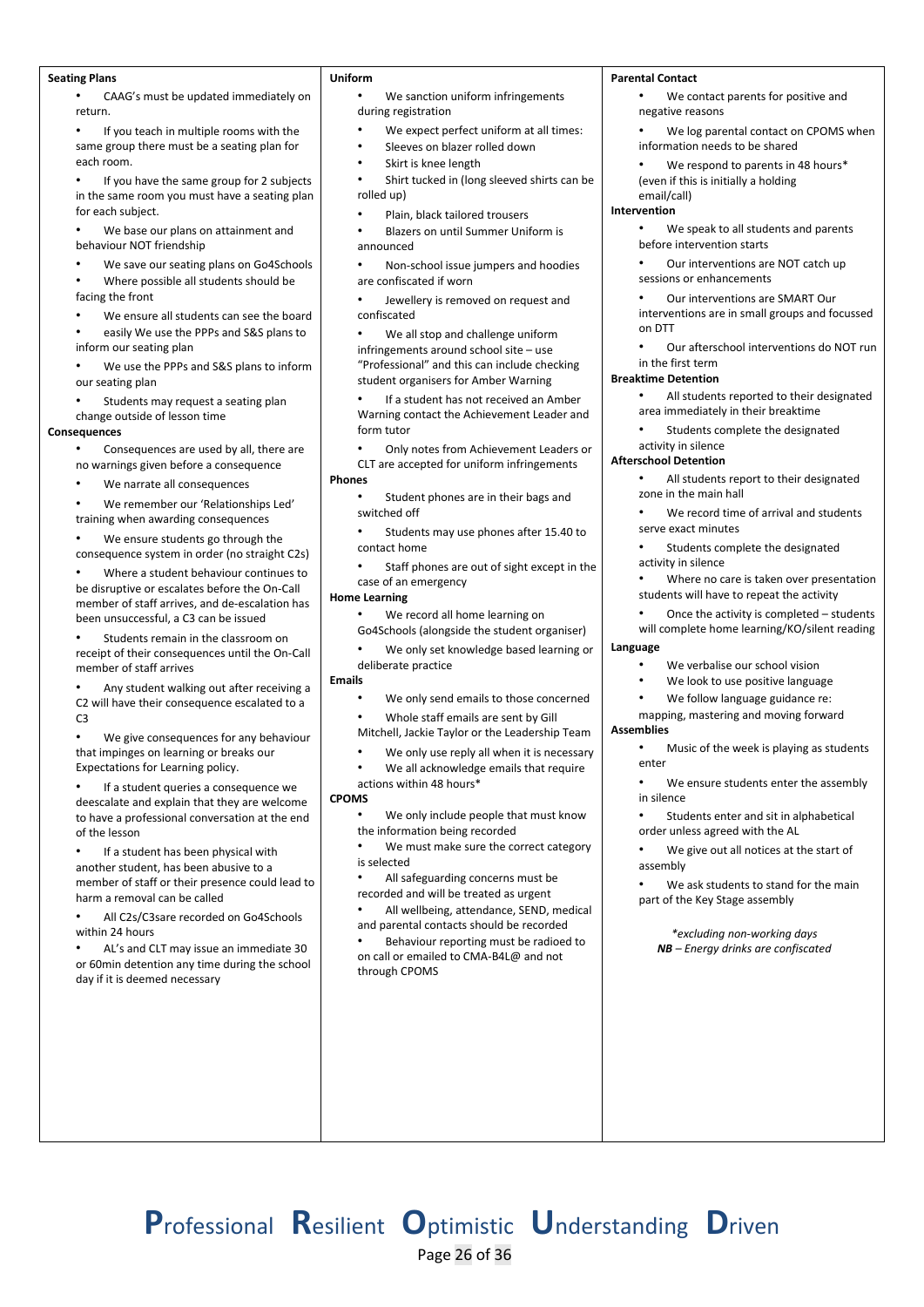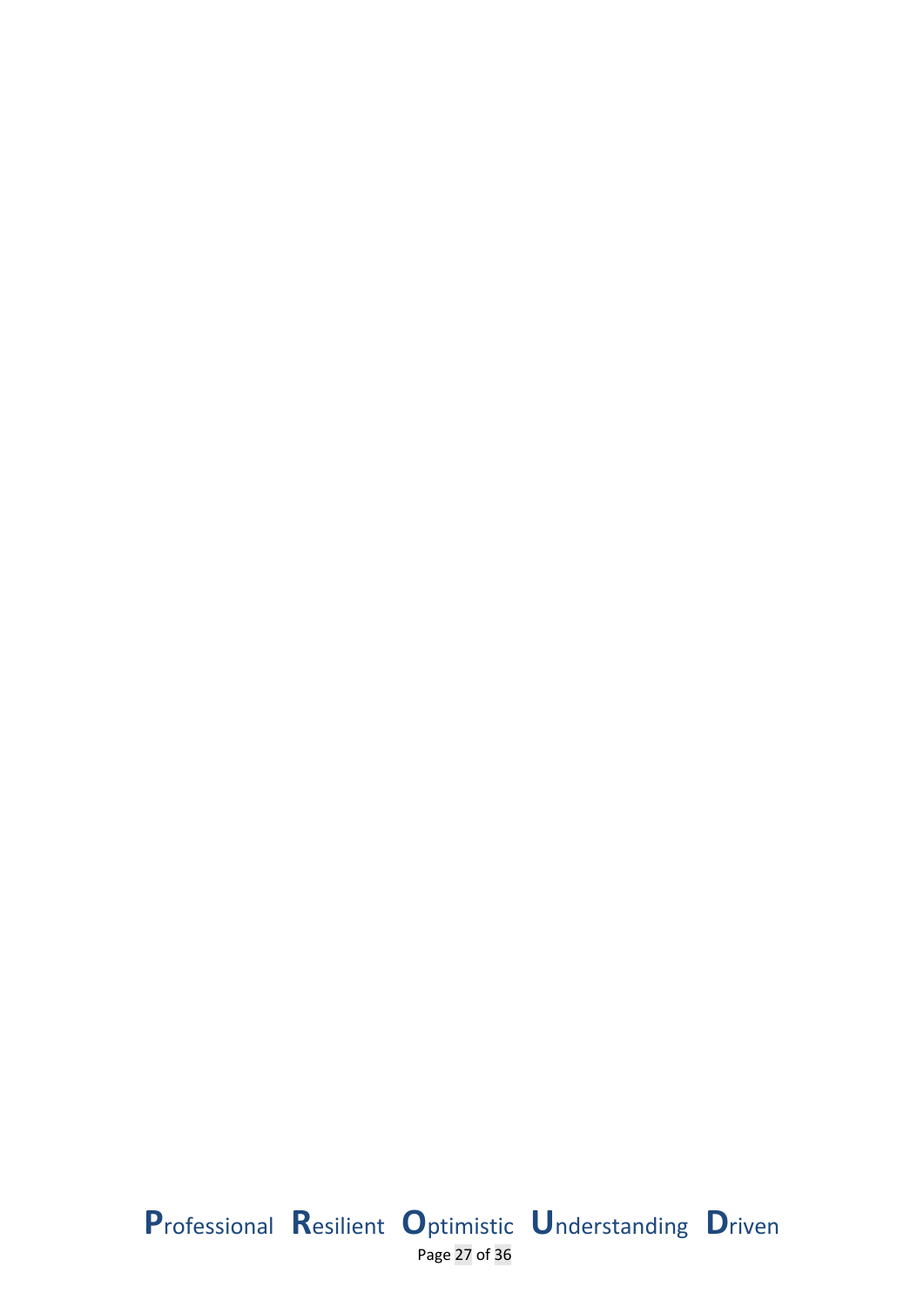

## **APPENDIX THREE - CASTLE MANOR BEHAVIOUR PLAN**

## **2020-21**

<span id="page-27-0"></span>

|                             | <b>STAGE 1 BEHAVIOUR PLAN</b>             | <b>STAGE 2 BEHAVIOUR PLAN</b>  | <b>STAGE 3 BEHAVIOUR PLAN</b> | <b>SPSF</b>                     |
|-----------------------------|-------------------------------------------|--------------------------------|-------------------------------|---------------------------------|
| <b>MONITORED BY</b>         | Tutor                                     | Achievement leader             | <b>CLT</b>                    | CLT/AL/ SENDCO/ Designated      |
|                             |                                           |                                |                               | teacher for LAC as appropriate  |
|                             |                                           |                                |                               | The weekly meetings might be    |
|                             |                                           |                                |                               | with AL and the reviews with    |
|                             |                                           |                                |                               | CLT, for example                |
| <b>DURATION</b>             | 2-4 weeks                                 | 2-4 weeks                      | 2-4 weeks                     | Up to 16 weeks with 8-week      |
|                             |                                           |                                |                               | interim review                  |
| <b>PARENTAL INVOLVEMENT</b> | Weekly phone call                         | Meeting/ phone call/ meeting   | Weekly face to face meeting   | Weekly face to face meeting     |
| <b>RECORDING METHOD</b>     | Weekly paper report card                  | Microsoft Forms                | Microsoft Forms               | SPSF standard paperwork and     |
|                             | 3 Targets                                 | 3 Targets                      | 3 Targets                     | contract                        |
|                             | AL Driven                                 | AL Driven                      | <b>CLT Driven</b>             |                                 |
| <b>POSSIBLE STRATEGIES</b>  | Seating plans reviewed                    |                                | As at stage 1 and 2 plus:     | High tariff needs assessment    |
|                             | Adaptions to break and lunch              |                                | Personalised timetable        | Governor hearing                |
|                             | Change of class                           |                                | Increased adult support       |                                 |
|                             | Daily contact with member of staff        |                                | Team around the child meeting |                                 |
|                             | Hotspot observations                      |                                | Psychology consultation       |                                 |
|                             | Agreed personalised rewards and sanctions |                                | Before or after school        |                                 |
|                             |                                           |                                | interventions                 |                                 |
| <b>FURTHER SUPPORT</b>      | Review baseline data and                  | Consider wider context         | <b>SEND testing</b>           | Work in combination with S&S    |
|                             | progress                                  | (wellbeing, SEND,              | Early help / multi agency     | plans, PEPs etc                 |
|                             | Adapt quality first teaching              | safeguarding)                  | referrals                     | Alert and involve family        |
|                             | Consider learner group over               | Put in wellbeing support where | CISS referral                 | services when a child is placed |
|                             | time                                      | needed                         | Risk assessment               | on an SPSF or when a five-day   |
|                             |                                           |                                |                               | exclusion happens               |

## **P**rofessional **R**esilient **O**ptimistic **U**nderstanding **D**riven Page 28 of 36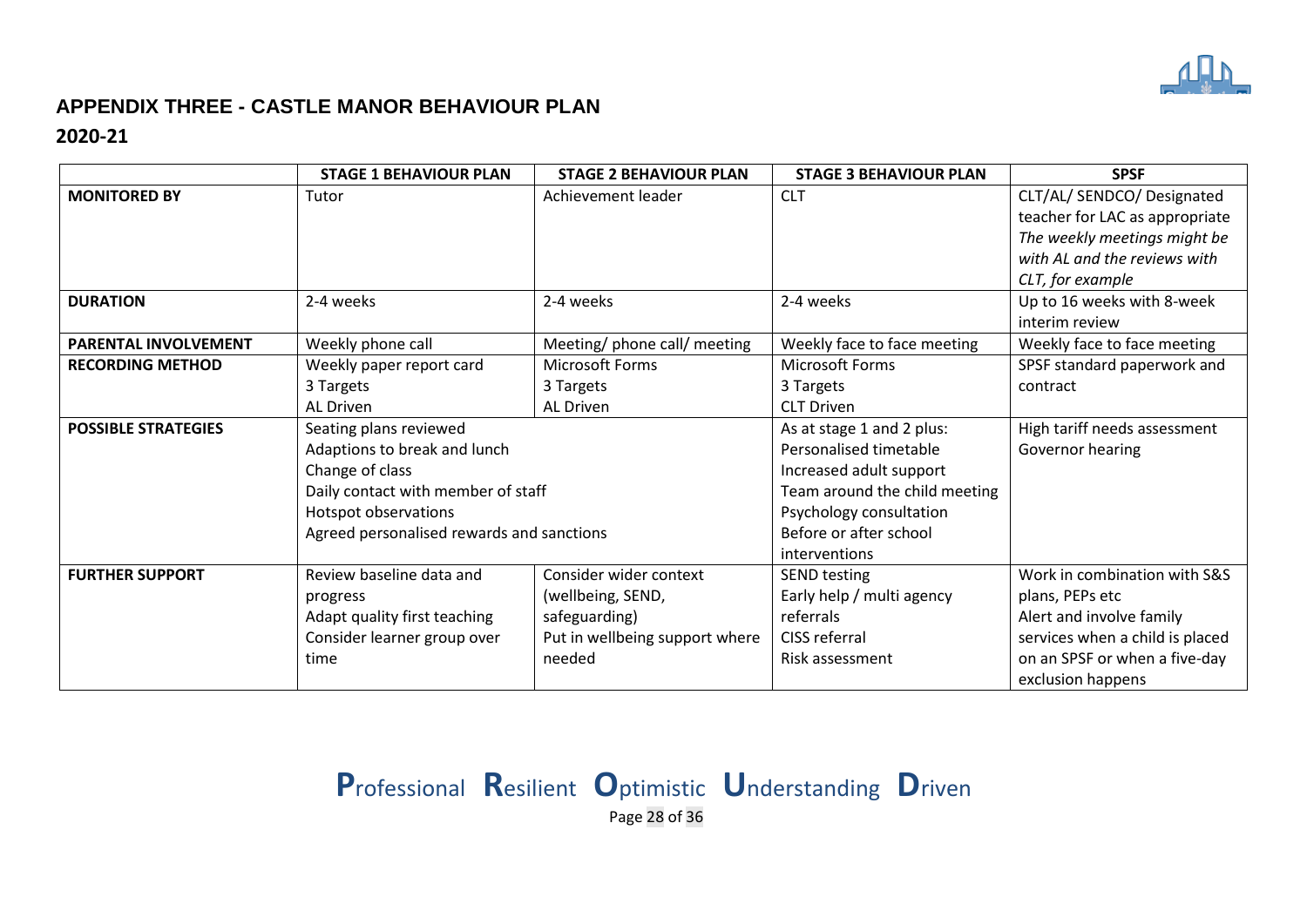## <span id="page-28-0"></span>**APPENDIX FOUR – PERFECT DAY**

## Castle Manor Academy

### **Our Perfect Day**

At Castle Manor Academy there are two occasions on which we must demonstrate a perfect day in the Grey Room: if we are internally excluded or on the day we return from fixed-term exclusion. We use our perfect day to show that we understand and can follow the Expectations of the Academy.

| Name: |
|-------|
|-------|

| Tutor: |  |  |  |
|--------|--|--|--|
|        |  |  |  |

Sessions: \_\_\_\_\_\_\_\_\_\_\_\_\_\_\_\_\_\_\_\_\_\_\_\_\_\_\_\_\_\_\_

Start of the day

- 1. I have handed in my phone and any other electronic items
- 2. I have sat down in the seat I was asked to sit in

|                   | I have worked<br>consistently hard | I have not disrupted the<br>work of other students or<br>staff | I have been polite at all<br>times |
|-------------------|------------------------------------|----------------------------------------------------------------|------------------------------------|
| Before session 1  |                                    |                                                                |                                    |
| Session 1         |                                    |                                                                |                                    |
| Session 2 & Break |                                    |                                                                |                                    |
| Session 3         |                                    |                                                                |                                    |
| Session 4 & lunch |                                    |                                                                |                                    |
| Session 5         |                                    |                                                                |                                    |
| Session 6         |                                    |                                                                |                                    |

### End of the day

1. I have left my booth tidy with no damage or mess of any kind

| Signed:<br>Jisiicu. |  |
|---------------------|--|
|---------------------|--|

Date:

|  |               | Professional Resilient Optimistic Understanding Driven |  |
|--|---------------|--------------------------------------------------------|--|
|  | Page 29 of 36 |                                                        |  |

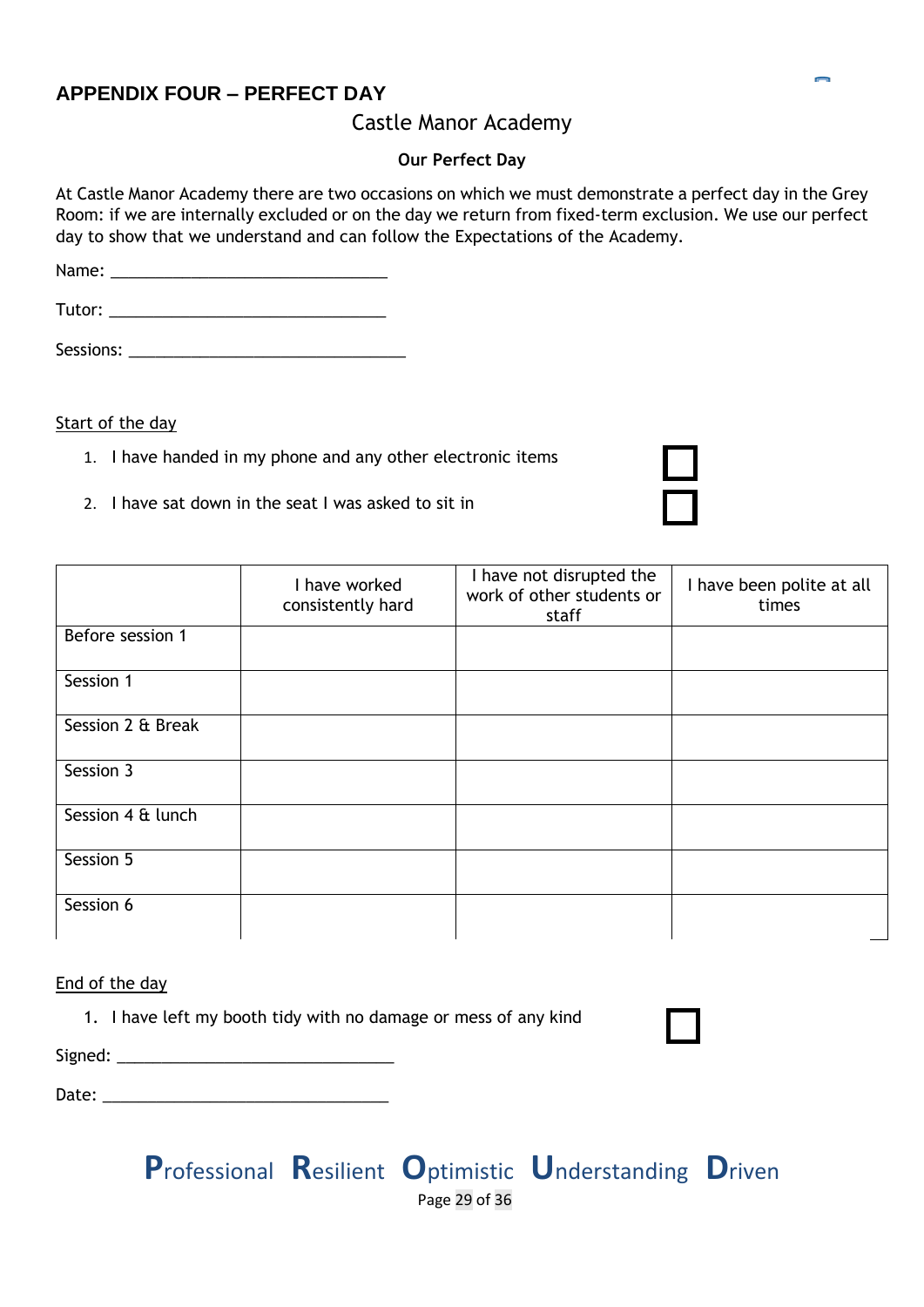## APPENDIX FIVE - RULLYING POLICY

#### Our bullying policy WHAT SHOULD I **WHAT DOES IT** חוו DO/SAY? **LOOK LIKE?** "bad" looks, answer-**Behaviour is** Stop, thank you. unintentionally hurtful. ing back, leaving peo-You are being rude ple out accidently That is not kind, it has hurt my feelings Speak to your tutor **WHAT DOES IT.** WHAT SHOULD I **MEAN LOOK LIKE?** DO/SAY? name calling, teasing, **Tell an adult Behaviour is intentionally** pushing, hitting, kickhurtful but only happens Speak to your tutor ing, threatening. once. spreading rumours. **Speak to a Learning** starting an argument, Mentor leaving people out on purpose **WHAT DOES IT WHAT SHOULD I BULLYING**

<span id="page-29-0"></span>Is when someone says or does something intentionally hurtful and they keep doing it even when they've been told it is unkind

**LOOK LIKE?** name calling, teasing, pushing, hitting, kick-

ing, threatening,

purpose

spreading rumours,

starting an argument,

leaving people out on

DO/SAY?

YOU MUST TELL **SOMEONE** 

**Tell an adult** 

Speak to your tutor **Speak to a Learning Mentor** 



You must not struggle on **Vour own** 



# We are a **TELLING School**



You must speak out. Tell someone: Teacher Tutor Learning Mentor

Professional Resilient Optimistic Understanding Driven Page 30 of 36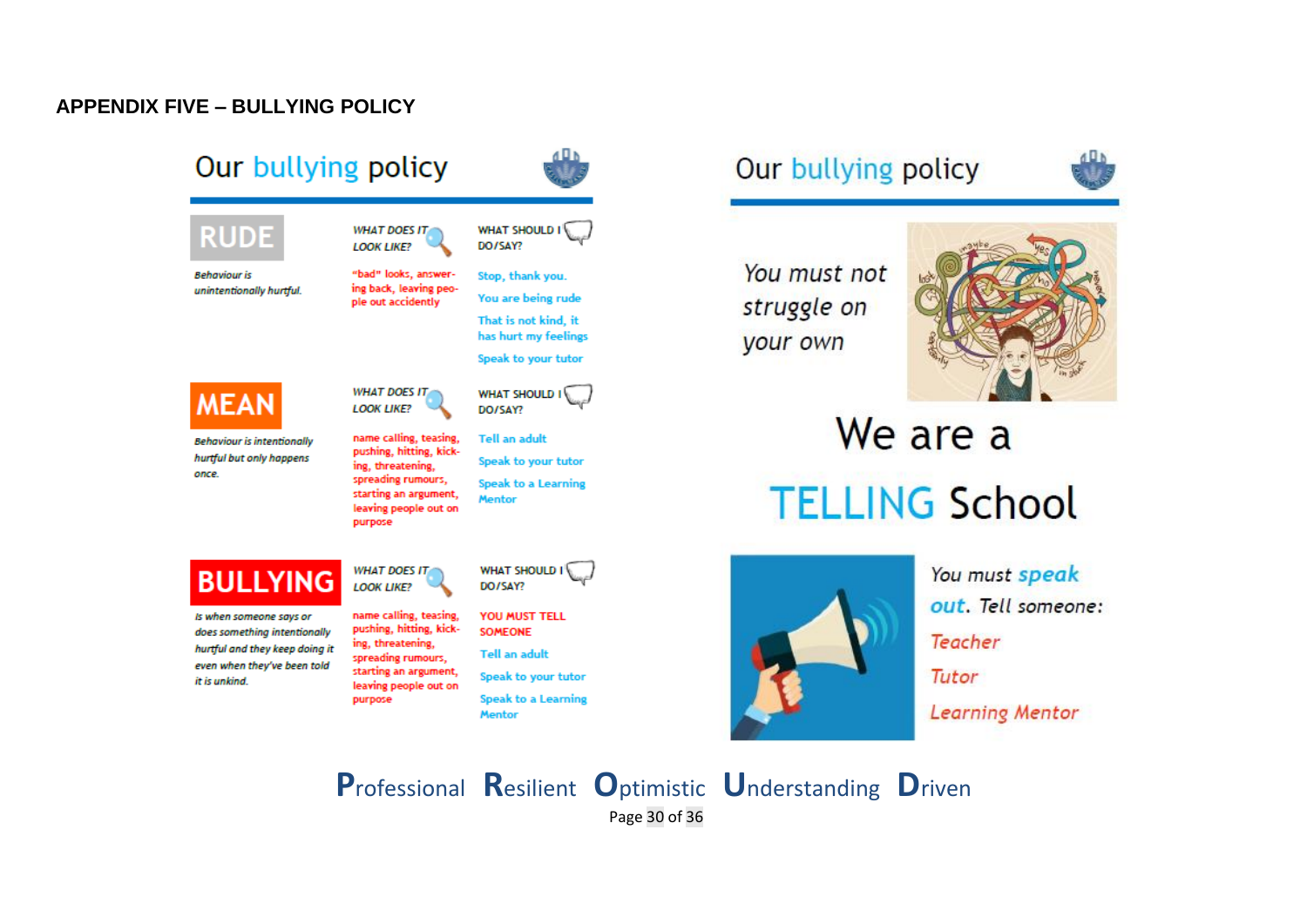## <span id="page-30-0"></span>**APPENDIX SIX - USE OF REASONABLE FORCE Castle Manor Academy**

## Use of Reasonable Force Record Form

This form should be used where any member of staff has used reasonable force on a student.

Place of Incident:

Description of incident; (include details of what occurred before the reasonable force was used, what type of reasonable force was used and why reasonable force was used)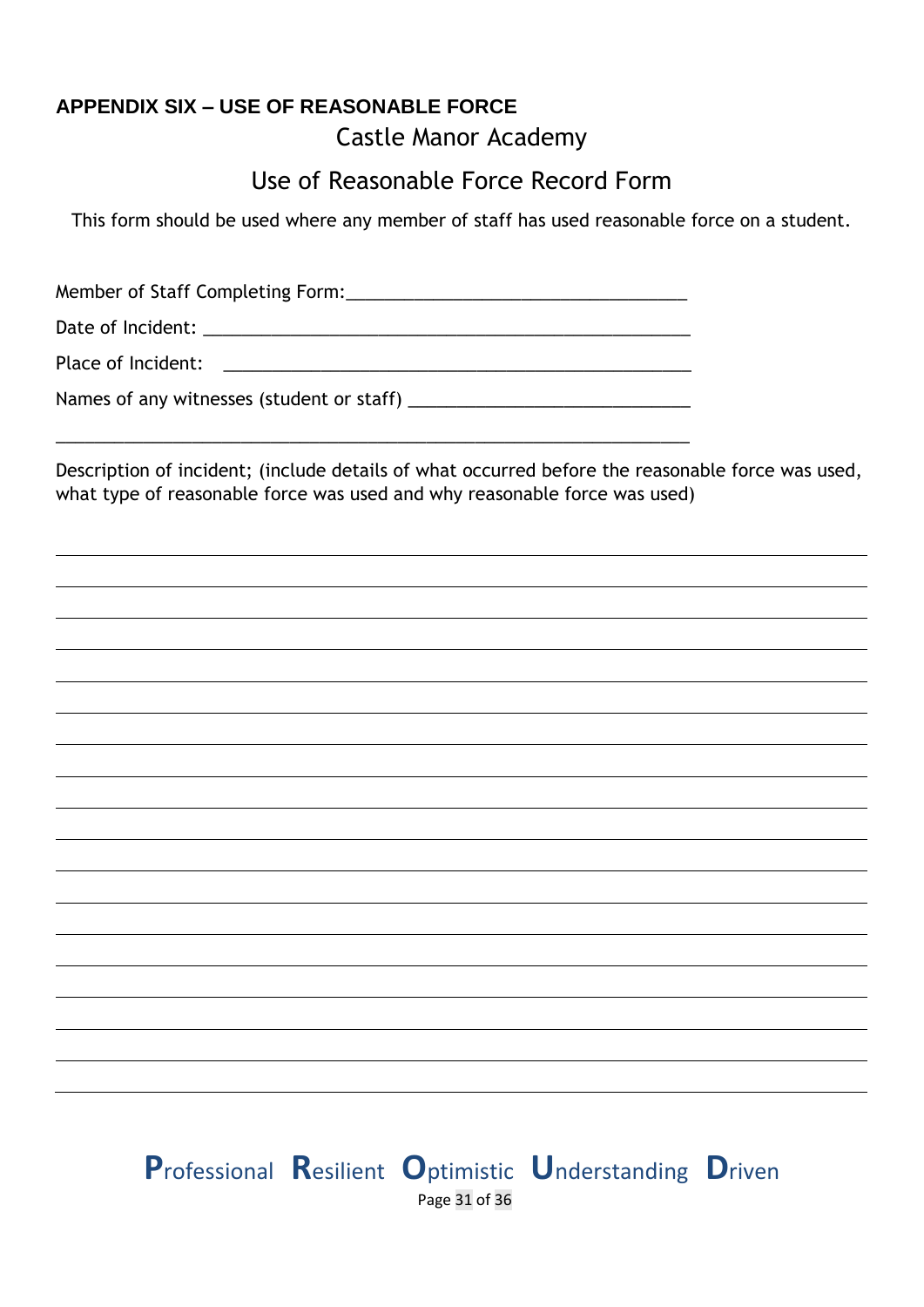| (continue on reverse if needed and sign and date on reverse) |  |  |               |                                                                                  |  |
|--------------------------------------------------------------|--|--|---------------|----------------------------------------------------------------------------------|--|
|                                                              |  |  |               |                                                                                  |  |
|                                                              |  |  |               |                                                                                  |  |
|                                                              |  |  |               |                                                                                  |  |
|                                                              |  |  |               |                                                                                  |  |
|                                                              |  |  |               |                                                                                  |  |
|                                                              |  |  |               |                                                                                  |  |
|                                                              |  |  |               |                                                                                  |  |
|                                                              |  |  |               |                                                                                  |  |
|                                                              |  |  |               |                                                                                  |  |
|                                                              |  |  |               |                                                                                  |  |
|                                                              |  |  |               |                                                                                  |  |
|                                                              |  |  |               |                                                                                  |  |
|                                                              |  |  |               |                                                                                  |  |
|                                                              |  |  |               |                                                                                  |  |
|                                                              |  |  |               |                                                                                  |  |
|                                                              |  |  |               |                                                                                  |  |
|                                                              |  |  |               |                                                                                  |  |
|                                                              |  |  |               |                                                                                  |  |
|                                                              |  |  |               |                                                                                  |  |
|                                                              |  |  |               |                                                                                  |  |
|                                                              |  |  |               |                                                                                  |  |
|                                                              |  |  |               |                                                                                  |  |
|                                                              |  |  |               |                                                                                  |  |
|                                                              |  |  |               | ,我们也不会有什么。""我们的人,我们也不会有什么?""我们的人,我们也不会有什么?""我们的人,我们也不会有什么?""我们的人,我们也不会有什么?""我们的人 |  |
|                                                              |  |  |               |                                                                                  |  |
|                                                              |  |  |               |                                                                                  |  |
|                                                              |  |  |               |                                                                                  |  |
|                                                              |  |  |               |                                                                                  |  |
|                                                              |  |  |               |                                                                                  |  |
|                                                              |  |  |               |                                                                                  |  |
|                                                              |  |  | Page 32 of 36 | Professional Resilient Optimistic Understanding Driven                           |  |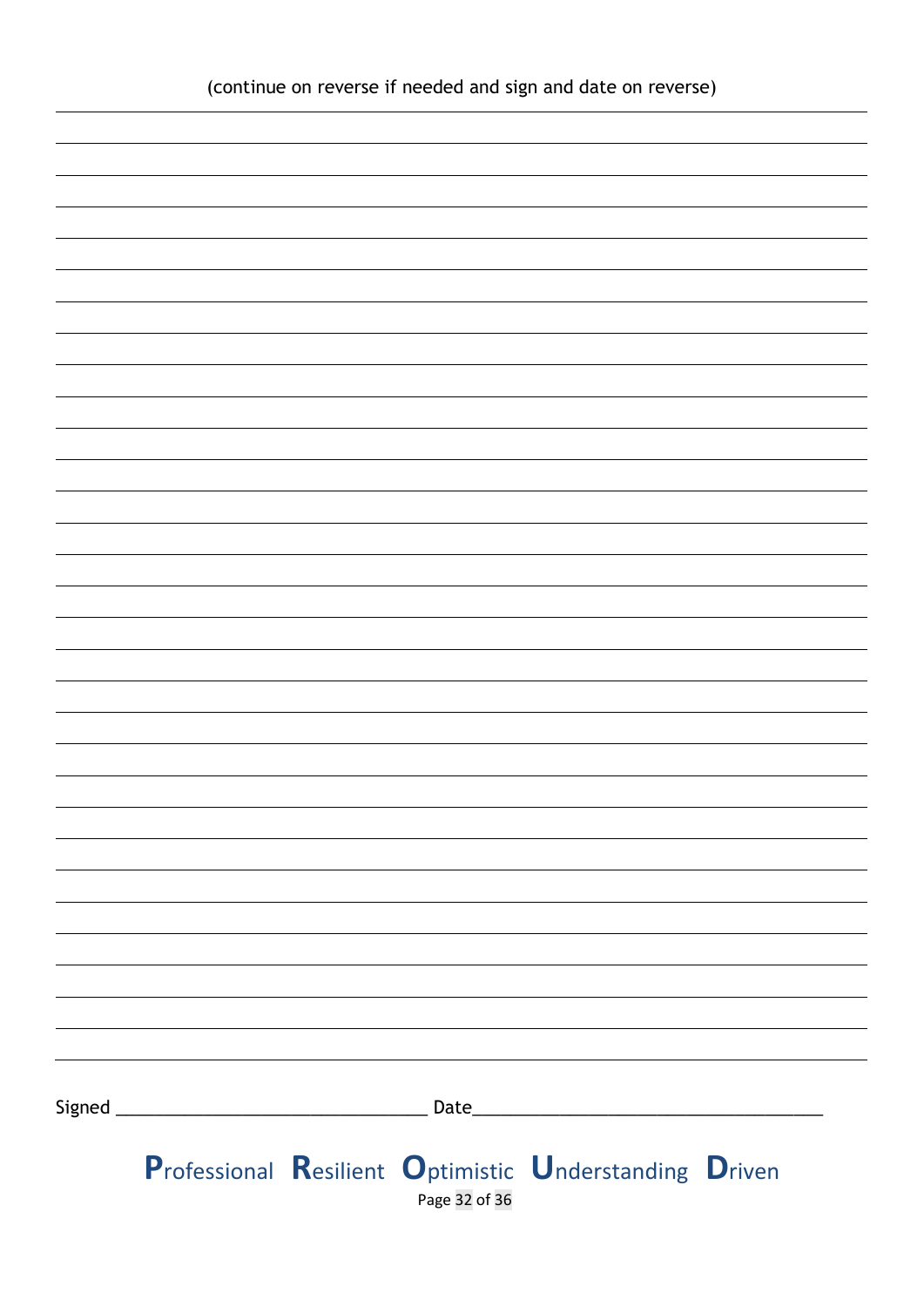## <span id="page-32-0"></span>**APPENDIX SEVEN – TRUANCY AND STUDENTS MISSING FROM LESSONS**

If a student truants the school site parents/carer will be invited in for a meeting with the Achievement leader to discuss any potential issues (**Patterns, SEND need)** and the student will be placed on a daily attendance report. Targets and consequences will be linked to the report. This will be recorded on the behaviour plan stage information spreadsheet and will be reviewed bi-weekly.

Persistent truancy: where a student is truanting regularly the situation would need to be investigated thoroughly by the Attendance Office and EWO under the supervision of the leadership team. In the case of persistent truancy, a case conference will be convened with all parties in attendance, including relevant professionals (e.g. SENDco) and improvement strategies will be implemented.

## **Students missing from lessons flow chart**

- 1. Student identified by either attendance or on call as marked absent from a lesson after the first 10 minutes of the lesson
- 2. Together students are looked for- checking for appointments in wellbeing, R+R, first aid. Contextual information should be considered and extra support gained if necessary.

## Where student is located

- A. Inform attendance that the student has been located and they are with you
- B. On call/ R+R team/ Attendance team to engage with student and if deemed ready to learn accompany them positively to their lessons. If this is within the first 10 minutes of the lesson this will be marked as late and given a C1. If this is more than 10 minutes into lesson time this will be marked as truancy and issued a LT30 detention written into the planner.
- C. If the student needs support, ask them to go to the R&R or if arranged their 'safe space'
- D. If the student goes to the R&R or their 'safe space' discuss why the student is not in the lesson and possible support for the issues
- E. Explain to the student that they will have an LT detention (30 or 60 depending on length of truancy)
- F. Inform parents by telephone and gain their support where needed to return the student to lessons.
- G. Escort the student back to their lesson if the student refuses, then explain that this is now defiance and they will be internally excluded. At all points, a time and traumainformed approach should be applied. If the situation is escalated and it is appropriate notify staff by email.
- H. If they refuse to go to internal exclusion then prepare paperwork for exclusion, consulting with Headteacher/ Deputy Headteacher. At all points uptake time and a trauma informed approach should be applied.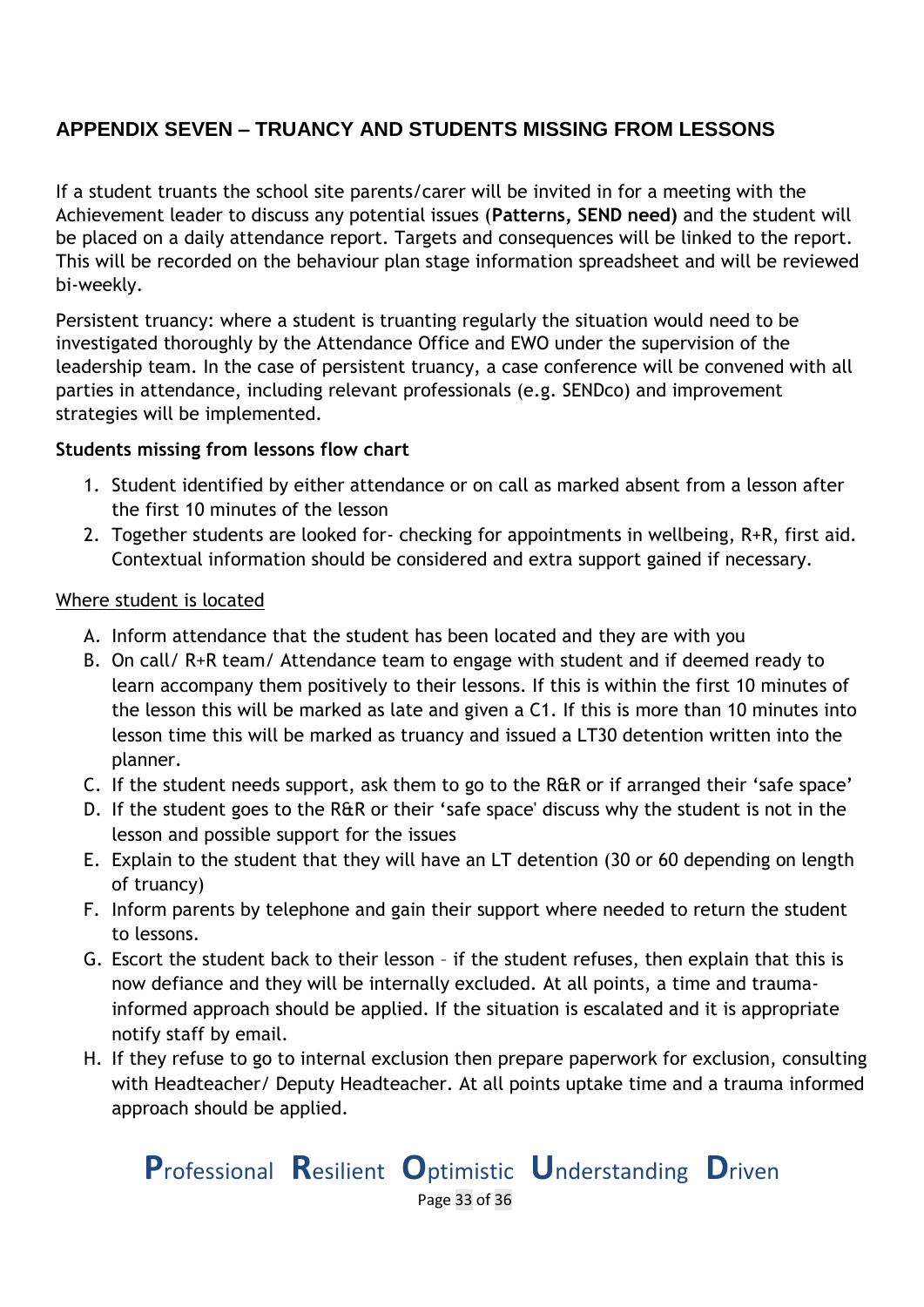- I. If students are to excluded it must be made clear that they will be expected to complete a perfect day the following day and the original detention.
- J. Member of On Call to log all information
	- i. Complete incident sheet and attach statements where appropriate
	- ii. Call parents and inform of Truancy decision (Internal or External exclusion)
	- iii. Log onto CPOMS and Go for Schools.
	- iv. If a student is externally excluded leadership team to carry out readmission and introduce attendance monitoring report with parental engagement.

## If whereabouts of student is unknown or if they have been confirmed as left site

- A. If a student has been seen leaving site or cannot be found on site following reasonable attempts to locate them, their parents/carers will be alerted.
- B. The on-call member of staff should request that the attendance team make a phone call home.
- C. The attendance team should tell the parent/carer
	- i. the approximate time the student was last seen
	- ii. why they might have left site (if known)
	- iii. that they should call the police if they are unable to locate their child and are worried
	- iv. that they should contact us back as soon as they have contacted them (providing DSL contact details for out of hours e.g., email address)
	- v. that they are expected to return their child to school if possible
	- vi. they should record that the phone call has been made on CPOMS.
- D. If the parent cannot be contacted, then text contact should be made followed by contact of other adult contacts listed.
- E. If within a reasonable time frame, no contacts have been successful the police should be alerted on 101 that a child is missing without contact.
- F. If the child is known by the school to be particularly vulnerable, and the parent cannot be contacted or is vulnerable themselves, we will phone 999 to report them missing.

## <span id="page-33-0"></span>**APPENDIX EIGHT – READMISSION FORM**

Castle Manor Academy

FTE Readmission Proforma

| Date:    | Parent/Carer:        |
|----------|----------------------|
| Student: | Length of exclusion: |
| Staff:   |                      |

Details of exclusion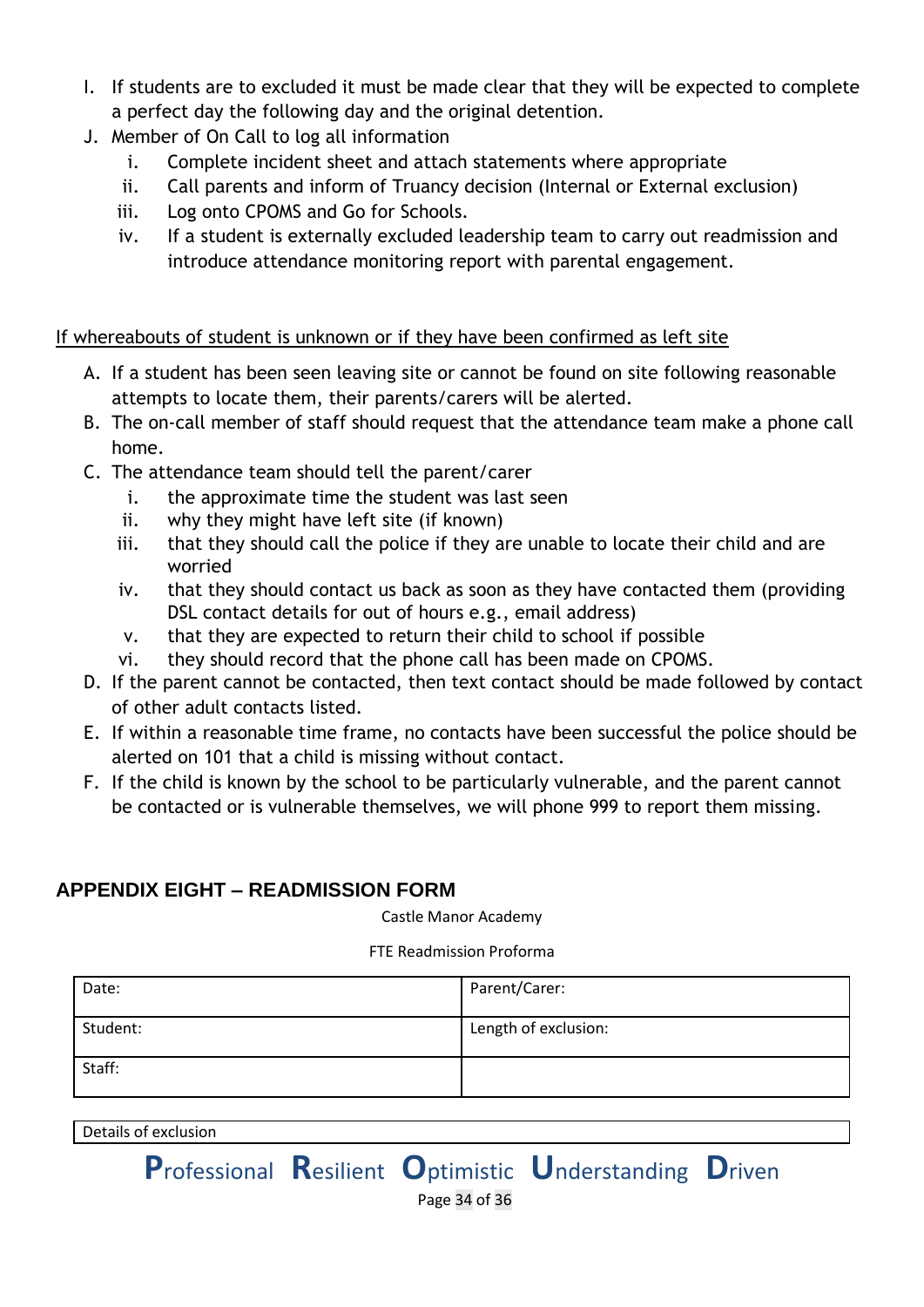| Conversation with parent                                                                      | Conversation with parent and student |
|-----------------------------------------------------------------------------------------------|--------------------------------------|
|                                                                                               |                                      |
|                                                                                               |                                      |
|                                                                                               |                                      |
|                                                                                               |                                      |
|                                                                                               |                                      |
|                                                                                               |                                      |
|                                                                                               |                                      |
|                                                                                               |                                      |
|                                                                                               |                                      |
|                                                                                               |                                      |
|                                                                                               |                                      |
|                                                                                               |                                      |
|                                                                                               |                                      |
|                                                                                               |                                      |
|                                                                                               |                                      |
| Behaviour concerns                                                                            | Other concerns                       |
| (School or parent)                                                                            | (School or parent)                   |
|                                                                                               |                                      |
|                                                                                               |                                      |
|                                                                                               |                                      |
|                                                                                               |                                      |
|                                                                                               |                                      |
|                                                                                               |                                      |
|                                                                                               |                                      |
|                                                                                               |                                      |
|                                                                                               |                                      |
|                                                                                               |                                      |
|                                                                                               |                                      |
|                                                                                               |                                      |
|                                                                                               |                                      |
|                                                                                               |                                      |
|                                                                                               |                                      |
| Agreed actions                                                                                |                                      |
| (Examples: Seek help appropriately / 5 minute timeout out of class / Attend wellbeing or R&R) |                                      |
|                                                                                               |                                      |
|                                                                                               |                                      |
|                                                                                               |                                      |
|                                                                                               |                                      |
|                                                                                               |                                      |
|                                                                                               |                                      |
|                                                                                               |                                      |
|                                                                                               |                                      |
|                                                                                               |                                      |
|                                                                                               |                                      |
|                                                                                               |                                      |

Professional Resilient Optimistic Understanding Driven

Page 35 of 36